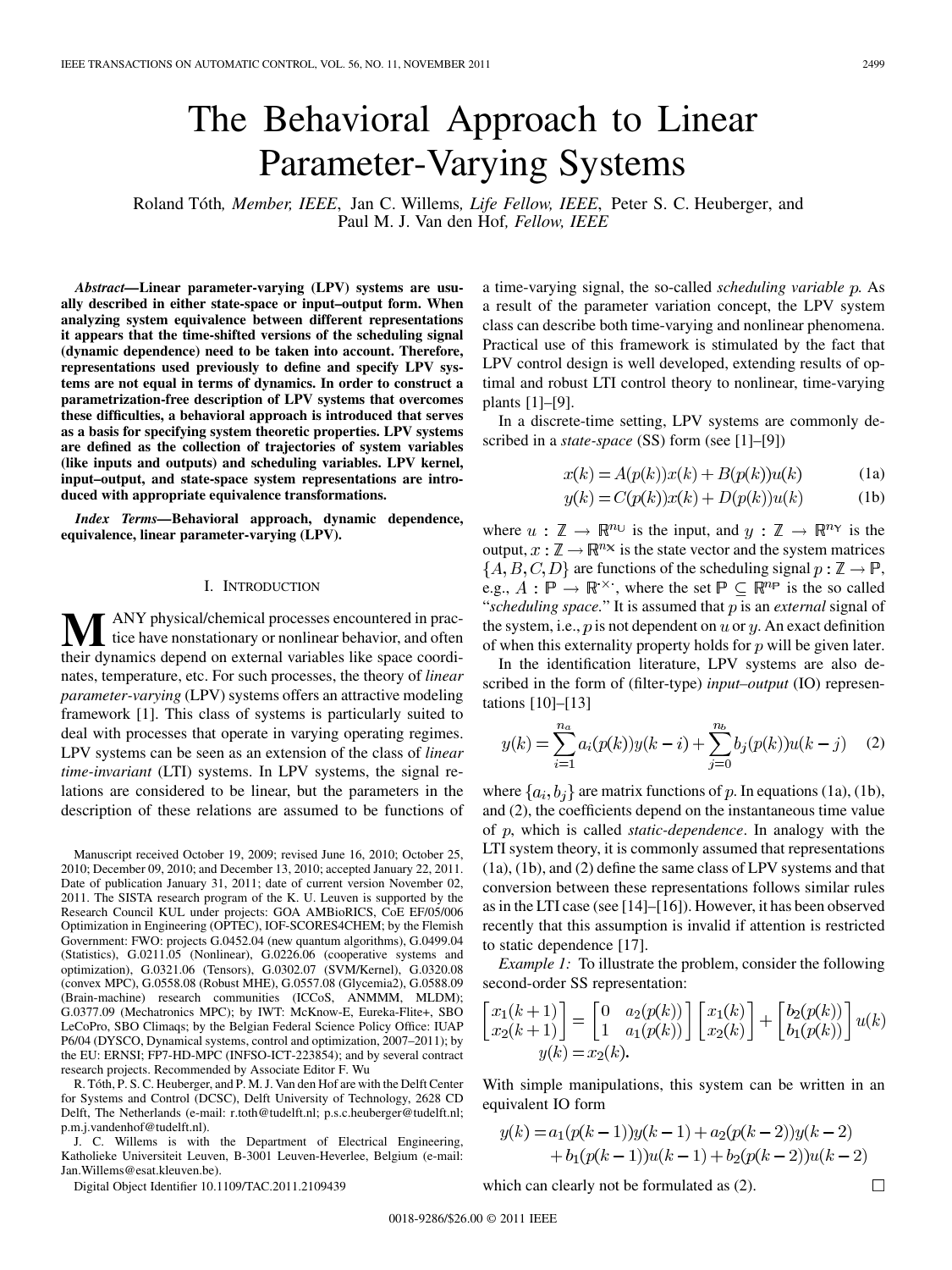In order to obtain equivalence between the SS and IO representations, it is necessary to allow for a dynamic mapping between p and the coefficients, i.e.,  $\{A, B, C, D\}$  and  $\{a_i, b_i\}$ should be allowed to depend on (finitely many) time-shifted instances of  $p(k)$ , i.e.,  $\{ \ldots, p(k-1), p(k), p(k+1), \ldots \}$  [17]. We call such a dependence *dynamic* in the sequel. Dynamic dependence has also been encountered and analyzed in terms of LPV control synthesis (see [18] and [19]), and its need is supported as well by LPV modeling of nonlinear/time-varying systems (see Example 2 and [20]). Currently, it is not well understood how to handle such dependencies in general and how to formulate algorithms that provide transformations between the representation forms (an intermediate solution for the SISO case is given in [17]).

The necessity of dynamic dependence clearly indicates that representations (1a), (1b), and (2) used previously to define and specify LPV systems are not equal in terms of dynamics. Furthermore, the lack of realization/transformation theory associated with these representations hinders the use of many identification methods based on IO models, like the extension of successful prediction error methods of the LTI case, e.g., [10] and [11], to provide state-space models for control synthesis. The lack of understanding of similarity transformation for (1a) and (1b) is also a source of many pitfalls both for identification and control synthesis in general [17]. Furthermore, the collection of transfer functions of (1a), (1b), and (2) for each value of  $p(k)$ , the so-called *frozen transfer functions*, does not specify the behavior of the system for nonconstant trajectories of  $p$ , which is often overlooked in the literature; see [21]–[23]. As no global transfer-function theory exists in the LPV case, definitions of input–output behavior of (1a), (1b), and (2) are relevant to be considered in terms of solutions of these difference equations in the time domain. These arguments indicate that the classical definitions of LPV systems and the "assumed" similarity transformation connected to them are inadequate, showing that the current LPV system theory is incomplete.

A parametrization-free definition of LPV systems and an algebraic framework where the previously considered representations and concepts of LPV systems are reestablished can be found by considering a behavioral approach to the problem. In this paper, the behavioral framework, originally developed for LTI systems [24], is extended to discrete-time LPV systems. In this framework, systems are described in terms of behaviors that corresponds to the collection of all valid signal trajectories. Our aim is to use the behavioral concept to establish well-defined LPV system representations as well as their interrelationships. Our further intention is to develop a unified LPV system theory that establishes connections between the available results.

The paper is organized as follows. In Section II, LPV systems are defined from the behavioral point of view. In Section III, an algebraic structure of polynomials is introduced to define parameter-varying difference equations as representations of the system behavior. This is followed, in Section IV, by developing kernel, IO, and SS representations of LPV systems, together with the basic notions of IO partitions and state variables. In Section V, it is explored when two kernel, IO, or SS representations are equivalent. In Section VI, equivalence transformations between SS and IO representations are worked out. Finally,

in Section VII, the main conclusions are summarized. We only consider discrete-time systems, however analog results for the continuous-time case follow in a similar way (see [20]).

# II. LPV SYSTEMS AND BEHAVIORS

The reason why the LPV framework has become popular in practical applications is that it represents an attractive intermediate case between LTI and nonlinear/time-varying descriptions. Driven by the need to address the control of complicated plant dynamics in a linear framework, LPV systems were invented to "embed" nonlinear behaviors into a linear structure enabling the use of convex control synthesis and simple stability analysis as extensions of well-worked-out LTI results. However, what makes all this possible is a particular concept behind the scheduling variable  $p$ . In order to give a formal definition of LPV systems, we first need to clarify the role of p and its so called *externality property*.

Assume that we are given a discrete-time system  $G$ , depicted in Fig. 1(a), which describes the (possibly nonlinear) dynamical relation between the signals  $w : \mathbb{Z} \to W$ , where W is a given set. Let  $\mathfrak{B} \subseteq \mathbb{W}^{\mathbb{Z}}$  ( $\mathbb{W}^{\mathbb{Z}}$  stands for all maps from  $\mathbb Z$  to W) containing all trajectories of w that are compatible with  $\mathcal{G}$ . Then, we call  $\mathfrak B$  the behavior of the system  $\mathcal G$ . A common practice in LPV modeling is to introduce an auxiliary variable  $p$ , with range  $\mathbb{P}$ , and reformulate  $\mathcal G$  as shown in Fig. 1(b), where it holds true that if the loop is disconnected and  $p$  is assumed to be a known signal, then the "remaining" relations of  $w$  are linear. Applying this reformulation with a disconnected  $p$  and assuming that all trajectories of  $p$  are allowed, i.e.,  $p$  is a free variable with  $p \in \mathbb{P}^{\mathbb{Z}}$ , the possible trajectories of this reformulated system will form a behavior  $\mathfrak{B}'$ , which will contain  $\mathfrak{B}$  as visualized in Fig. 1(c). This concept of formulating a linear but p-dependent description of  $\mathcal G$  enables the use of simple stability analysis and convex controller synthesis, which will always be conservative w.r.t.  $G$ , but computationally more attractive and robust than other approaches directly addressing  $\mathfrak{B}$ . The scheduling variable  $p$  can appear in many different relations w.r.t. the original variables w. If p is a free variable w.r.t.  $\mathcal{G}$ , then we can speak about a *true parameter-varying system* without conservativeness. However, it often happens that  $p$  depends on other signals. In the latter case, the resulting system is often referred as a *quasi parameter-varying system*. To decrease conservativeness of LPV controller synthesis or modeling w.r.t. such situations, very often the possible trajectories of  $p$  are restricted, for instance by supposing (boundary) restrictions on first- and higher-order derivatives/differences of  $p$  or by excluding specific trajectories due to physical constraints. In this way,  $p$  appears to be a free variable of the system, but with certain "external" restrictions, hence to express this property, we will call an *external variable* in the sequel. Based on these concepts, the class of *parameter-varying* (PV) systems can be defined as follows.

*Definition 1 (Parameter-Varying Dynamical System):* A parameter-varying system  $S$  is defined as a quadruple  $S = (T, P, W, \mathfrak{B})$ , where T is called the time axis, P denotes the scheduling set (i.e.,  $p(k) \in \mathbb{P}$ ), W is the signal space, and  $\mathfrak{B} \subseteq (\mathbb{W} \times \mathbb{P})^{\mathbb{T}}$  is the *behavior*. Furthermore, the set of allowed scheduling trajectories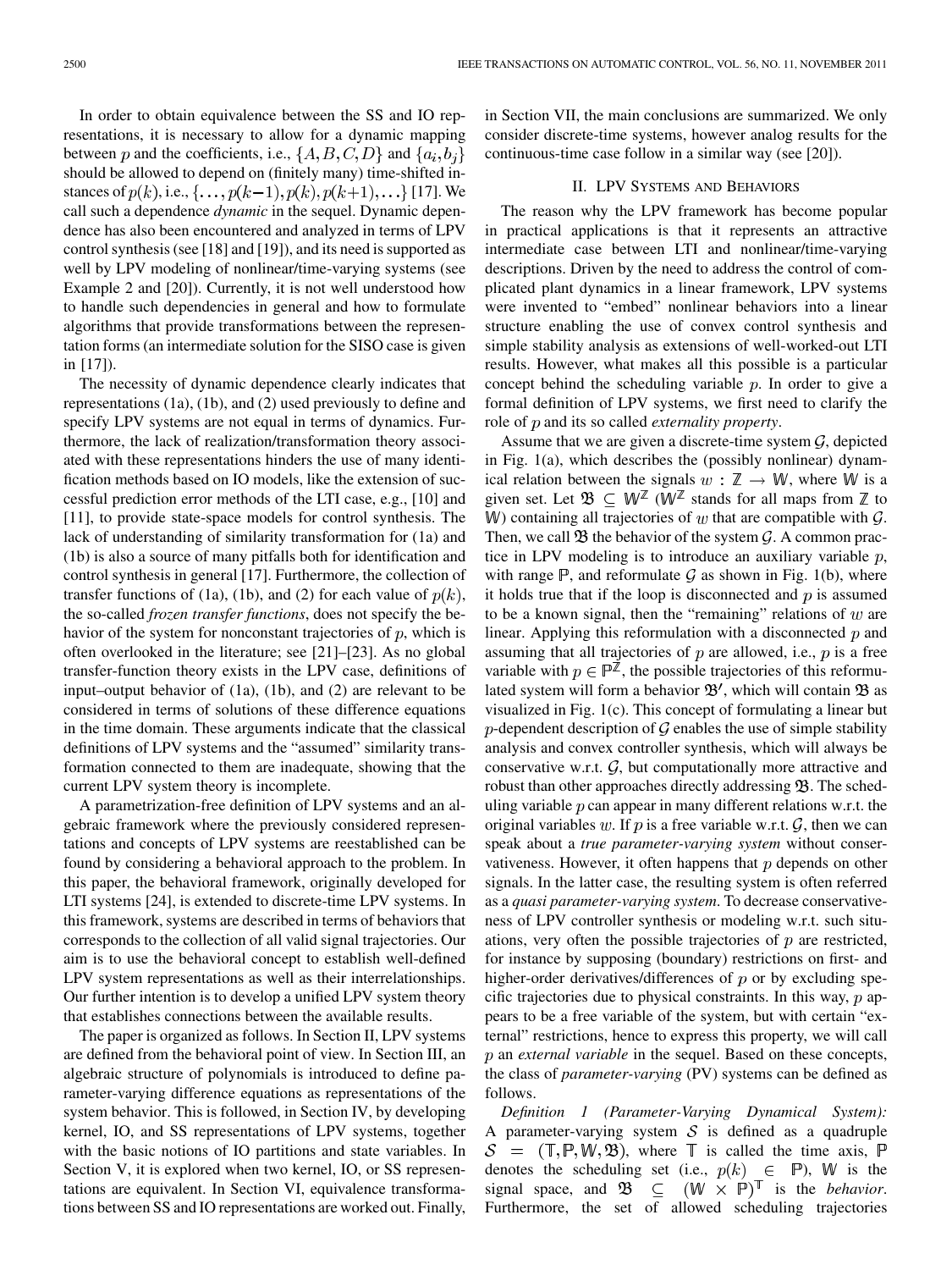

Fig. 1. Concept of LPV modeling. (a) Original plant. (b) Characterization of  $p$ . (c) Relation of the resulting behaviors.

 $\pi_p\mathfrak{B} \;=\; \{p\;\in\;\mathbb{P}^\top\;\mid\; \exists w\;\in\;\mathbb{W}^\mathbb{T}\;\text{s.t.}\;(w,p)\;\in\;\mathfrak{B}\} \text{ satisfies }$ the externality property in the sense that there exists a behavior  $\mathfrak{B}' \subseteq (\mathbb{W} \times \mathbb{P})^{\mathsf{T}}$  with p being a free variable, i.e.,  $\pi_p \mathfrak{B}' = \mathbb{P}^{\mathsf{T}}$ , and  $\mathfrak{B} \subseteq \mathfrak{B}'$  such that for each  $p \in \pi_p \mathfrak{B}$  it holds that  $(w, p) \in \mathfrak{B}' \Rightarrow (w, p) \in \mathfrak{B}$ . In other words  $(w, p) \in \mathfrak{B}' \setminus \mathfrak{B}$ implies that  $p \notin \pi_p \mathfrak{B}$ . П

The set  $\mathbb T$  defines the time-axis of the system, describing *continuous-time* (CT),  $\mathbb{T} = \mathbb{R}$ , and *discrete-time* (DT),  $\mathbb{T} = \mathbb{Z}$ , systems alike, while  $W$  gives the range of the system signals  $w$ . The behavior  $\mathfrak{B} \subseteq (\mathbb{W} \times \mathbb{P})^{\mathsf{T}}$  is the set of all signal and scheduling trajectories that are compatible with the system. Note that there is no prior distinction between inputs and outputs in this setting.

The scheduling set  $\mathbb P$  is usually a closed subset of a vector space. The set of admissible scheduling trajectories of  $p$ , defined as the *projected scheduling behavior*

$$
\mathfrak{B}_{\mathbb{P}} = \pi_p \mathfrak{B} \subseteq \mathbb{P}^{\mathbb{Z}} \tag{3}
$$

describes all possible scheduling trajectories of  $S$ .  $\mathfrak{B}_{\mathbb{P}}$  in terms of Definition 1 implies that the scheduling variable  $p \in \mathfrak{B}_{\mathbb{P}}$  is a "structurally free" variable of  $S$ , but not literally as the trajectories of p can be restricted in  $\mathfrak{B}$ , i.e.,  $\pi_p \mathfrak{B}$  is not necessary equal to  $\mathbb{P}^{\mathbb{Z}}$ . A variable with such a property is called *external* or *semi-free*. Note that this definition of the behavior allows to include additional restrictions on the possible trajectories of  $p$ , but keeps the independence of  $p$  from the signal variables  $w$ , which is in line with the current concepts of the LPV literature (see Example 2)

For a given scheduling trajectory,  $p \in \mathfrak{B}_{\mathbb{P}}$ , we define the *projected signal behavior* as

$$
\mathfrak{B}_p = \{ w \in \mathbb{W}^\top \mid (w, p) \in \mathfrak{B} \}. \tag{4}
$$

 $\mathfrak{B}_p$  describes all possible signal trajectories compatible with p. In case of a constant scheduling trajectory,  $p \in \mathfrak{B}_{\mathbb{P}}$  with  $p(t) = \bar{p}$  for all  $t \in \mathbb{T}$  where  $\bar{p} \in \mathbb{P}$ , the projected behavior  $\mathfrak{B}_p$ is called a *frozen behavior* and denoted as

$$
\mathfrak{B}_{\bar{\mathfrak{p}}} = \{ w \in \mathbb{W}^{\mathbb{T}} \mid (w, p) \in \mathfrak{B} \text{ with } p(t) = \bar{\mathfrak{p}}, \forall t \in \mathbb{T} \}. \tag{5}
$$

*Definition 2 (Frozen System):* Let  $S = (\mathbb{T}, \mathbb{P}, \mathbb{W}, \mathfrak{B})$  be a PV system and consider  $\mathfrak{B}_{\bar{\mathfrak{p}}}$  for a  $p(t) \equiv \bar{\mathfrak{p}}$  in  $\mathfrak{B}_{\mathbb{P}}$ . The dynamical system  $\mathcal{F}_{\bar{p}} = (\mathbb{T}, \mathbb{W}, \mathfrak{B}_{\bar{p}})$  is called a frozen system of S.  $\Box$ 

Define q as the unit forward time-shift operator, e.g.,  $qw(t) =$  $w(t+1)$ . With the previously introduced concepts, we can define discrete-time LPV systems as follows.

*Definition 3 (DT-LPV System):* Let  $\mathbb{T} = \mathbb{Z}$ . The parameter-varying system  $\mathcal S$  is called LPV, if the following conditions apply.



Fig. 2. Varying-mass connected to a spring.

- W is a vector space, and  $\mathfrak{B}_p$  is a linear subspace of  $W<sup>T</sup>$ for all  $p \in \mathfrak{B}_{\mathbb{P}}$  (linearity).
- For any  $(w, p) \in \mathfrak{B}$  and any  $\tau \in \mathbb{T}$ , it holds that  $(w(\cdot + \tau), p(\cdot + \tau)) \in \mathfrak{B}$ , in other words  $q^{\tau} \mathfrak{B} = \mathfrak{B}$ (time-invariance).  $\Box$

In terms of Definition 3, for a constant scheduling trajectory  $p(k) \equiv \bar{p}$ , time-invariance of S implies time-invariance of  $\mathcal{F}_{\bar{p}}$ . Based on this and the linearity condition of  $\mathfrak{B}_p$ , it holds for an LPV system that for each  $\bar{p} \in \mathbb{P}$  with  $p(k) \equiv \bar{p}$  in  $\mathfrak{B}_{\mathbb{P}}$  the associated frozen system  $\mathcal{F}_{\bar{p}}$  is an LTI system, which is in accordance with previous definitions of LPV systems [1]. In this way, the projected behaviors of a given  $S$  w.r.t. constant scheduling trajectories define a set of LTI systems.

*Definition 4 (Frozen System Set):* Let  $S = (\mathbb{T}, \mathbb{P}, \mathbb{W}, \mathfrak{B})$  be an LPV system. The set of LTI systems

$$
\mathcal{F}_{\mathcal{S}} = \{ \mathcal{F} = (\mathbb{T}, \mathbb{W}, \mathfrak{B}') | \n\exists p \in \mathfrak{B}_{\bar{p}} \text{ with } p(k) \equiv \bar{p} \in \mathbb{P} \text{ s.t. } \mathfrak{B}' = \mathfrak{B}_{\bar{p}} \}
$$
\n(6)

is called the frozen system set of  $S$ .

Naturally, the LPV system concept is advantageous compared to general nonlinear systems, as the relation of the signals is linear. Definition 3 also reveals the advantage of this system class over LTV systems: The variation of the system dynamics is not associated directly with time, but with the variation of an external (semi-free) signal. Thus, the LPV modeling concept, compared to LTV systems, is more suitable for nonstationary/coordinate-dependent physical systems as it describes the underlying phenomena directly.

*Example 2:* To emphasize the advantage of LPV systems, we investigate the modeling of the motion of a varying mass connected to a spring (see Fig. 2). This problem is one of the typical phenomena occurring in systems with time-varying masses like in motion control (robotics, rotating crankshafts, rockets, etc.). Denote by  $w_x$  the position of the varying mass m. Let  $k_s > 0$ be the spring constant, introduce  $w_F$  as the force acting on the mass, and assume that there is no damping. By Newton's second law of motion, the following equation holds:

$$
\frac{d}{dt}\left(m\frac{d}{dt}w_x\right) = w_F - \mathbf{k}_sw_x.
$$
\n(7)

Using an Euler type of discretization with step size  $T_d > 0$ , a DT approximation of  $(7)$  is

$$
(T_d^2 k_s + m(k)) w_x(k) - (m(k+1) + m(k))w_x(k+1)
$$
  
+m(k+1)w\_x(k+2) = T\_d^2 w\_F(k) (8)

 $\Box$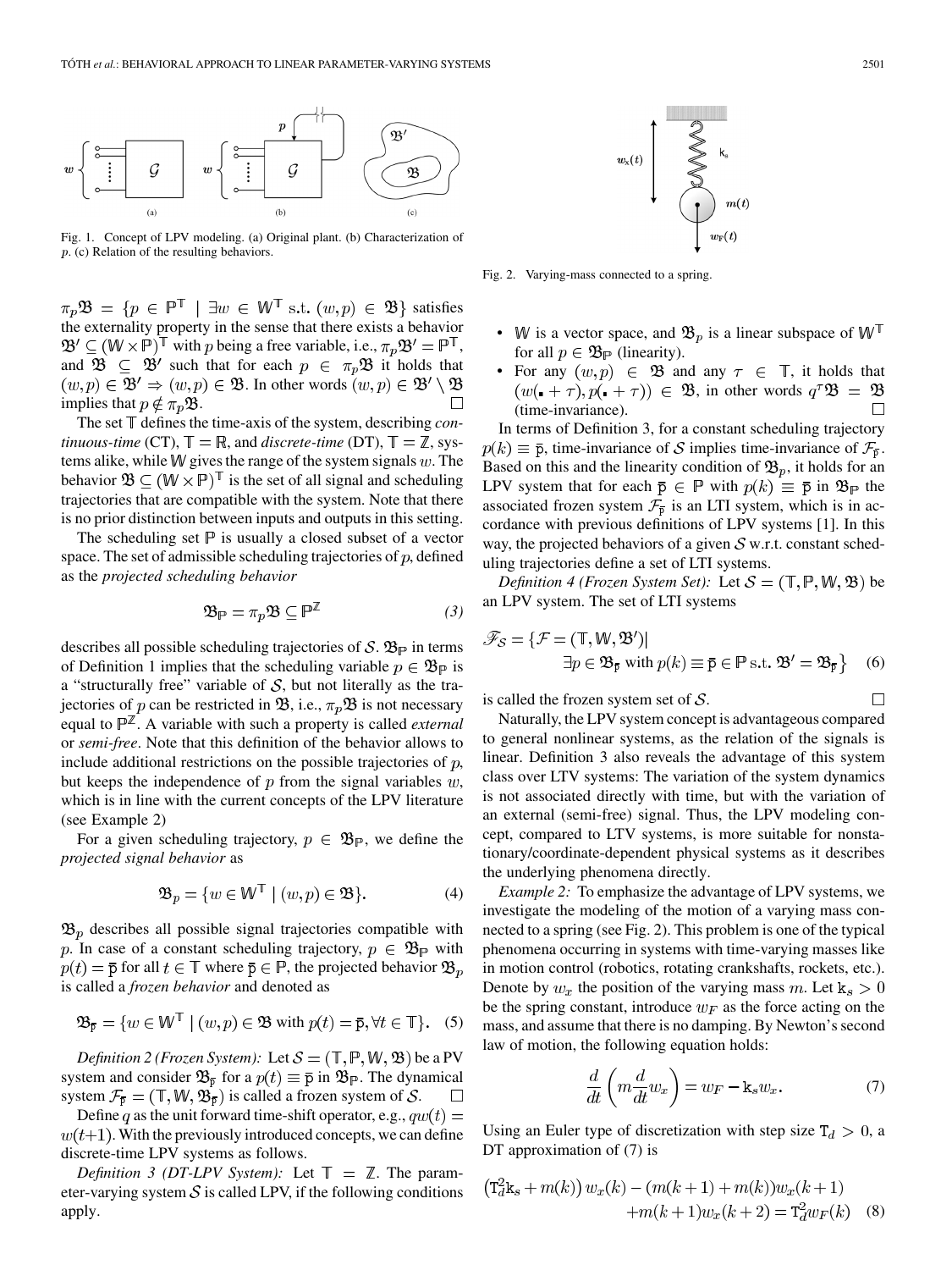It is immediate that by taking  $m$  as a scheduling variable, the behavior of this process can be described as an LPV system, preserving the physical insight of Newton's second law. Note that  $m$  is a free variable in (7), hence the resulting LPV system with  $p = m$  describes the behavior of (7) without conservativeness. On the other hand, viewing  $m$  as a time-varying parameter, whose trajectory is fixed and known in time, results in an LTV system. Such a system would explain the behavior of the process for only a fixed trajectory of the mass. Furthermore, in an application it might be advantageous to restrict the possible trajectories of m to a subset of  $\mathbb{R}^{\mathbb{Z}}$ , as for example during operation of the system it is known that  $|m(k+1) - m(k)| < \delta_m$ . This restriction of the behavior can be exploited to decrease the conservativeness of the LPV description and focus the control synthesis on the interesting operating regime later on. However, with such a restriction,  $p = m$  would not be a free variable anymore, but it would still be external. П

In the sequel, we restrict our attention to DT systems with  $\mathbb{W} = \mathbb{R}^{n_{\mathcal{W}}}$  and with  $\mathbb{P}$  a subset of  $\mathbb{R}^{n_{\mathcal{P}}}$ . In fact, we consider LPV systems described by finite-order linear difference equations with parameter-varying effects in the coefficients.

#### III. ALGEBRAIC PRELIMINARIES

In order to reestablish the concept of LPV-IO and SS representations, we introduce difference equations with varying coefficients as the representation of the behavior  $\mathfrak{B}$ . These difference equations are described by polynomials of an algebraic ring where equivalence of representations and other system theoretic concepts can be characterized by simple algebraic manipulations.

#### *A. Coefficient Functions*

First, we define the set of functional dependencies considered in the sequel.

*Definition 5 (Real-Meromorphic Function [25]):* A real-meromorphic function  $f : \mathbb{R}^n \to \mathbb{R}$ , is a function  $f = g/h$ , where  $g, h : \mathbb{R}^n \to \mathbb{R}$  are holomorphic (analytic) functions and  $h \neq 0$ .  $\Box$ 

Meromorphic functions consist of all rational, polynomial, trigonometric expressions, rational exponential functions, etc. Thus, this class contains the common functional dependencies that result during LPV modeling of physical systems. Next, we establish an algebraic field  $R$  of a wide class of multivariable real-meromorphic functions from which the  $p$ -dependent coefficients of the representations will follow. Variables of these functions will be associated with the elements of the scheduling variable and their time-shifts in order to represent dynamic dependencies. However, to uniquely define these dependencies (to establish a field), it must be ensured that in terms of an ordering, the "last" variable have a role in the considered functions. For instance,  $f(x_1, x_2) = x_1$  should be excluded from the considered set as only  $f(x_1) = x_1$  is need to express this functional dependence. To ensure this property, we introduce operators  $\mathcal{O}_i$ and  $U_*$  to exclude nonunique functional dependencies in the construction of  $\mathcal{R}$ .

Let  $\mathcal{R}_n$  denote the field of real-meromorphic functions with *n* variables. Denote the variables of a  $r \in \mathcal{R}_n$  as  $\zeta_1, \ldots, \zeta_n$ . Also define an operator  $\mathfrak{V}_i$  on  $\mathcal{R}_n$  with  $1 \leq j \leq n$  such that

$$
U_j(r(\zeta_1,\ldots,\zeta_n)) := r(\zeta_1,\ldots,\zeta_j,0,\ldots,0). \tag{9}
$$

Note that  $U_i$  projects a meromorphic function to a lower dimensional domain. Introduce

$$
\bar{\mathcal{R}}_n = \{ r \in \mathcal{R}_n \mid \mathcal{U}_{n-1}(r) \neq r \}. \tag{10}
$$

It is clear that  $\bar{\mathcal{R}}_n$  consist of all functions  $\mathcal{R}_n$  in which the variable  $\zeta_n$  has a nonzero contribution, i.e., it plays a role in the function. Also define the operator  $U_* : (\cup_{i>0} R_i) \to (\cup_{i>0} R_i)$ , which associates a given  $r \in \mathcal{R}_n$  with a  $r' \in \bar{\mathcal{R}}_{n'}$ ,  $n \geq n'$ , i.e.,  $U_*(r) = r'$ , such that  $r'(\zeta_1, ..., \zeta_{n'}) = r(\zeta_1, ..., \zeta_{n'}, 0, ..., 0)$ for all  $\zeta_1, \ldots, \zeta_{n'} \in \mathbb{R}, \mathcal{U}_{n'}(r) = r$  and  $n'$  is minimal. In this way,  $U_*$  reduces the variables of a function till  $\zeta_{n'}$  cannot be left out from the expression because it has a nonzero contribution to the value of the function. Now define the collection of all real-meromorphic functions with finite many variables as follows:

$$
\mathcal{R} = \bigcup_{i \ge 0} \bar{\mathcal{R}}_i, \qquad \text{with } \bar{\mathcal{R}}_0 = \mathbb{R}.
$$
 (11)

The function class  $\mathcal R$  will be used as the collection of coefficient functions [like  $\{A, \ldots, D\}$  and  $\{a_i, b_j\}$  in (1a), (1b), and (2)] for the representations, giving the basic building block of PV difference equations. These functions are not only used to express dependence over multidimensional  $p$  but also to enable a distinction between dynamic scheduling dependence of the coefficients and the dynamic relation between the signals of the system. The following lemma is important.

*Lemma 1 (Field Property of*  $R$ *):* The set  $R$  is a field.  $\Box$ 

To prove Lemma 1, the addition and multiplication operators on  $R$  are defined as follows.

*Definition 6 (Addition/Multiplication Operator on R):* Let  $r_1, r_2 \in \mathcal{R}$  such that  $r_1 \in \overline{\mathcal{R}}_i$  and  $r_2 \in \overline{\mathcal{R}}_i$  with  $i, j \geq 0$ . If  $i \geq j$ , there exists a unique function  $r'_2 \in \mathcal{R}_i$  such that  $U_*(r'_2) = r_2$ . Let  $r'_1 = r_1$ . In case  $i < j$ ,  $r'_1$  and  $r'_2$  are defined respectively on  $\mathcal{R}_j$ . Then

$$
r_1 \boxplus r_2 := \mathrm{U}_* \left( r_1' + r_2' \right) \quad r_1 \boxdot r_2 := \mathrm{U}_* \left( r_1' \cdot r_2' \right) \tag{12}
$$

where  $+$  and  $\cdot$  are the Euclidean addition and multiplication operators of  $\mathcal{R}_i$  (or  $\mathcal{R}_i$ ). П

Based upon  $\boxplus$  and  $\Box$ , the proof of Lemma 1 is straightforward and can be found in [20]. In the following, if it is not necessary to emphasize the difference between the Euclidian addition and  $\boxplus$ , we use  $+$  to denote both operators in order to improve readability. The same abuse of notation is introduced for  $\Box$ .

#### *B. Representing Scheduling Dependence*

The next step is to associate the variables of the coefficient functions with elements of  $p$  and its time-shifts, which will provide the characterization of dynamic dependencies in the representations. Naturally, this association is dependent on the dimension of the scheduling space considered.

In case of a scalar p, i.e.,  $n_{\mathbb{P}} = 1$ , we can associate each variable  $\{x_1, x_2, x_2, ...\}$  of a given  $r \in \mathcal{R}$  with  $\{p, qp, q^{-1}p, q^2p, \ldots\}$  in order to express a given dynamic coefficient dependency. For example, the dependence  $2p \cdot \sin(q^{-1}p)$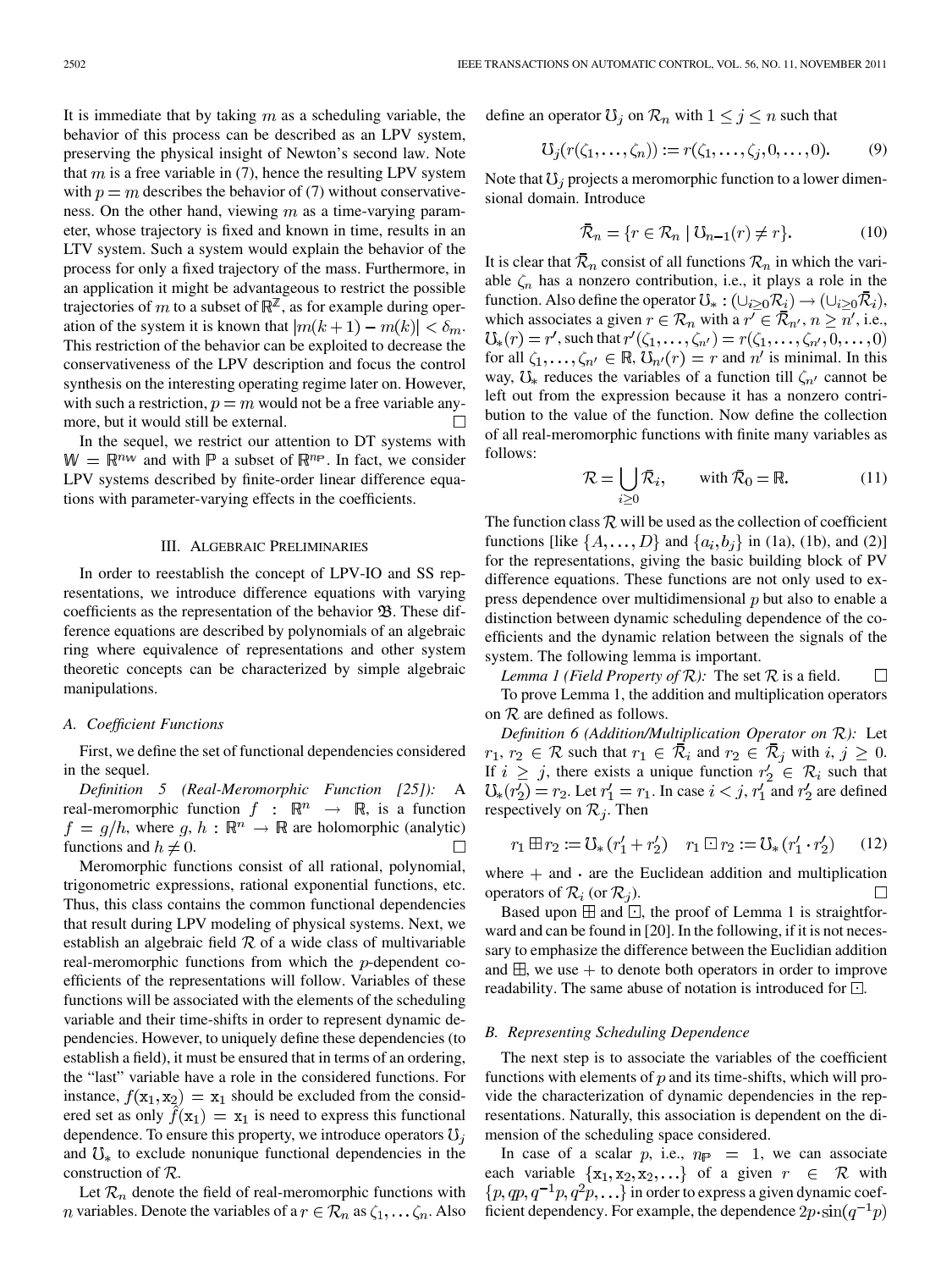

Fig. 3. Variable assignment by the functions  $m_1$  and  $m_2$  in Definition 7.

can be expressed in this way by a unique  $r \in \mathcal{R}$  given as  $r(x_1x_2, x_3) = 2x_1 \sin(x_3).$ 

Now, we can consider the general case. For a given  $\mathbb P$  with dimension  $n_P$  and  $r \in \mathcal{R}_n$ , label the variables of r according to the following ordering:

$$
r(\zeta_{0,1},\ldots,\zeta_{0,n_{\mathsf{P}}},\zeta_{1,1},\ldots,\zeta_{1,n_{\mathsf{P}}},\zeta_{-1,1},\ldots,\zeta_{-1,n_{\mathsf{P}}},\zeta_{2,1},\ldots).
$$

For a given scheduling signal p, associate the variable  $\zeta_{i,j}$  with  $q^{i}p_{i}$ . For this association we introduce the operator

$$
\diamond : (\mathcal{R} \times \mathbb{P}^{\mathbb{Z}}) \to \mathbb{R}^{\mathbb{Z}}, \quad \text{defined by } r \diamond p = r(p, qp, q^{-1}p, \ldots).
$$

The value of a  $(p$ -dependent) coefficient in an LPV system representation is now given by an operation  $(r \diamond p)(k)$ .

*Example 3 (Coefficient Function):* Let  $\mathbb{P} = \mathbb{R}^{n_{\mathbb{P}}}$  with  $n_{\rm P}$  = 2. Consider the real-meromorphic coefficient function  $r : \mathbb{R}^3 \to \mathbb{R}$ , defined as  $r(x_1, x_2, x_3) =$  $\frac{1+x_3}{1-x_2}$ . Then, for a scheduling signal  $p : \mathbb{Z} \to \mathbb{R}^2$ , . On the other hand, if  $n_P = 3$ , then  $(r \diamond p)(k) = r(p_1, p_2, p_3)(k) = \frac{1+p_3(k)}{1-p_2(k)}$ , showing that the operator  $\diamond$  implicitly depends on  $n_{\mathbb{P}}$ .

In the sequel, the (time-varying) coefficient sequence  $(r \diamond p)$ will be used to operate on a signal w [like  $a_i(p)$  in (2)], giving the varying coefficient sequence of the representations. In this respect, an important property is that multiplication of the  $\Diamond$  operation with the shift operator  $q$  is not commutative—in other words,  $q(r \diamond p) \neq (r \diamond p)q$ . To handle this multiplication, for  $r \in \mathcal{R}$  we define the shift operations  $\overrightarrow{r}$ ,  $\overleftarrow{r}$ .

*Definition 7 (Shift Operators):* Let  $r \in \overline{\mathcal{R}}_n$ . For a given scheduling dimension  $n_p$ , denote the variables of r as  $\{\zeta_{i,j}\}$ based on the previously introduced labeling. The forward-shift and backward-shift operators on  $R$  are defined as

$$
\overrightarrow{r} := \mathcal{O}_*(r \circ m_1) \quad \overleftarrow{r} := \mathcal{O}_*(r \circ m_2) \tag{13}
$$

where  $\circ$  denotes function composition,  $m_1, m_2 \in (\mathcal{R}_{n+2n_P})^n$ , and  $m_1$  assigns each variable  $\zeta_{i,j}$  to  $\zeta_{(i+1),j}$ , while  $m_2$  assigns each  $\zeta_{i,j}$  to  $\zeta_{(i-1),j}$  as depicted in Fig. 3.

In other words, if  $r \diamond p$  is dependent on p and qp, then  $\overrightarrow{r}$  is the "same" function (disregarding the number of variables) except  $\overrightarrow{r} \diamond p$  is dependent on qp and  $q^2p$ . With these notions, we can write  $qr = \overrightarrow{r}q$  and  $q^{-1}r = \overleftarrow{r}q^{-1}$ , corresponding to

$$
q(r \diamond p)w = (\overline{r'} \diamond p)qw
$$

$$
q^{-1}(r \diamond p)w = (\overline{r} \diamond p)q^{-1}w
$$

on the signal level.

*Example 4:* Consider the coefficient function  $r$  given in Example 3 with  $n_P = 2$ . Then,  $\overrightarrow{r}$  is a function  $\mathbb{R}^5 \to \mathbb{R}$ , given ample 5 with  $n_{\text{th}} = 2$ . First, the additional contract of  $\overrightarrow{r}(\zeta_{0,1}, \zeta_{0,2}, \zeta_{1,1}, \zeta_{1,2}, \zeta_{-1,1}, \zeta_{-1,2}, \zeta_{2,1}) = \frac{1+\zeta_{2,1}}{1-\zeta_{1,2}}$ . For a scheduling trajectory  $p : \mathbb{Z} \to \mathbb{R}^2$ , it holds that .

The considered operator  $\diamond$  can straightforwardly be extended to matrix functions  $r \in \mathcal{R}^{n_r \times n_W}$  where the operation  $\diamond$  is applied to each scalar entry of the matrix.

# *C. Polynomials Over*

Next, we define the algebraic structure of the representations we use to describe LPV systems. Introduce  $\mathcal{R}[\xi]$  as all polynomials in the indeterminate  $\xi$  and with coefficients in  $\mathcal{R} \times \mathcal{R}[\xi]$  is a ring as it is a general property of polynomial spaces over a field, that they define a ring. Also introduce  $\mathcal{R}[\xi]$ <sup>×</sup>, the set of matrix polynomial functions with elements in  $\mathcal{R}[\xi]$ . Using  $\mathcal{R}[\xi]$ and the operator  $\diamond$ , we are now able to define a PV difference equation.

*Definition* 8 *(PV Difference Equation):* Consider 
$$
R(\xi) = \sum_{i=0}^{n_{\xi}} r_i \xi^i \in \mathcal{R}[\xi]^{n_r \times n_W}
$$
 and  $(w, p) \in (\mathbb{R}^{n_W} \times \mathbb{R}^{n_P})^{\mathbb{Z}}$ .  
\n
$$
(R(q) \diamond p)w := \sum_{i=0}^{n_{\xi}} (r_i \diamond p)q^i w = 0
$$
 (14)

is called a PV difference equation with order  $n_{\xi} = \deg(R)$ .  $\Box$ 

In this notation, the shift operator  $q$  operates on the signal  $w$ , while the operation  $\diamond$  takes care of the time/scheduling-dependent coefficient sequence. Since the indeterminate  $\xi$  is associated with q, multiplication with  $\xi$  is noncommutative on  $\mathcal{R}[\xi]^{n_r \times n_W}$ , i.e.,  $\xi r = \overrightarrow{r} \xi$  and  $r\xi = \xi' \overrightarrow{r}$ .

In the following, we only consider scheduling trajectories for which the coefficients of  $R(\xi) \diamond p$  are bounded, so the set of solutions associated with  $R(\xi)$  is well defined. PV difference equations in the form of (14) are used to define the class of DT-LPV systems we consider in this paper. It will be shown that this class contains all the popular definitions of LPV-SS and IO models.

*Example 5 (PV Difference Equation):* Consider Example 2. Let  $p = m$  with scheduling space  $\mathbb{P} = [1,2]$  and let  $w =$  $[w_x \quad w_F]^\top$ . Then, the difference (8), which defines the possible signal trajectories of the DT approximation of the mass-spring system, can be written in the form of (14) with  $n_w = 2$ ,  $n_\xi = 1$ ,  $n_{\mathbb{P}}=1$ 

$$
(R(q) \diamond p)w = (r_0 \diamond p)w + (r_1 \diamond p)qw + (r_2 \diamond p)q^2w = 0
$$
 (15)

where  $r_0 \diamond p = [\mathbf{T}_d^2 \mathbf{k}_s + p - \mathbf{T}_d^2], r_1 \diamond p = [-qp - p \ 0],$ <br> $r_2 \diamond p = [qp \ 0]$  $r_2 \diamond p = [qp \quad 0].$ 

Due to its algebraic structure, it easily follows that  $\mathcal{R}[\xi]$  is a domain, i.e., for all  $R_1, R_2 \in \mathcal{R}[\xi]$  it holds that  $R_1(\xi)R_2(\xi)$  =  $0 \Rightarrow R_1(\xi) = 0$  or  $R_2(\xi) = 0$ . Then, with the above defined noncommutative multiplicative rules,  $\mathcal{R}[\xi]$  defines an Ore algebra [26] and it is a left and right Euclidian domain [27]. The latter implies that there exists division by remainder. This means that if  $R_1, R_2 \in \mathcal{R}[\xi]$  with  $\deg(R_1) \geq \deg(R_2)$  and  $R_2 \neq 0$ , then there exist unique polynomials  $R', R'' \in \mathcal{R}[\xi]$  such that  $R_1(\xi) = R_2(\xi)R'(\xi) + R''(\xi)$  where  $\deg(R_2) > \deg(R'')$ . Due to the fact that  $\mathcal{R}[\xi]$  is a domain, the rank of a polynomial  $R \in \mathcal{R}[\xi]^{n_r \times n_W}$  is well defined [28]. Denote by  $\text{span}_{\mathcal{R}}^{\text{row}}(R)$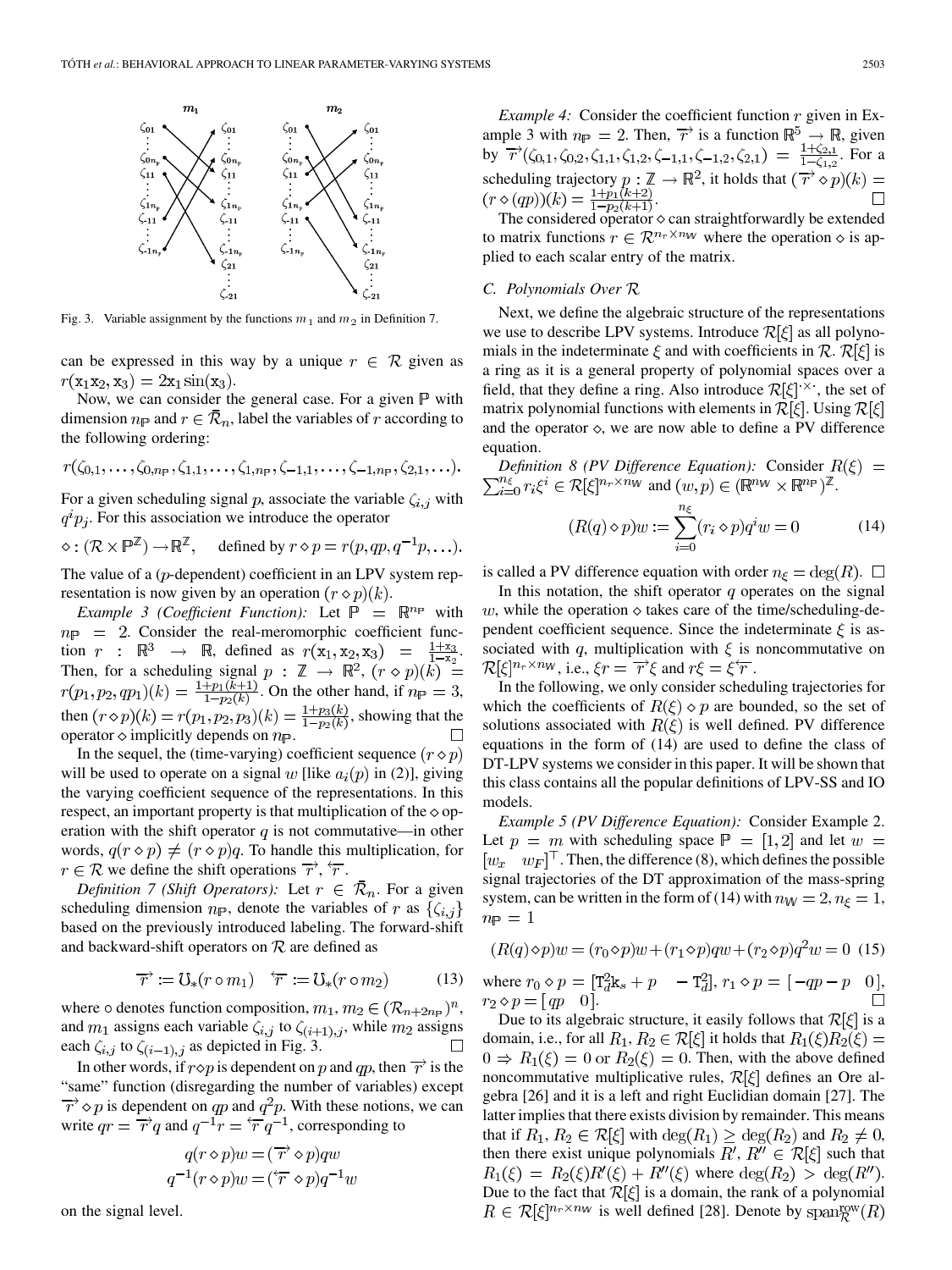and span $\mathcal{P}_{\mathcal{D}}^{\text{col}}(R)$  the subspace spanned by the rows (columns) of  $R \in \mathcal{R}[\xi]$ <sup>×</sup>, viewed as a linear space of polynomial vector functions with coefficients in  $\mathcal{R}^{\times}$ . Then, it can be shown that

$$
rank(R) = dim (span^{\text{row}}_{\mathcal{R}}(R)) = dim (span^{\text{col}}_{\mathcal{R}}(R)).
$$
 (16)

The notion of unimodular matrices, essential to characterize equivalent representations, is also introduced.

*Definition 9 (Unimodular Matrix):* Let  $M \in \mathcal{R}[\xi]^{n \times n}$ . M is called unimodular if there exists a  $M^{\dagger} \in \mathcal{R}[\xi]^{n \times n}$  such that  $M^{\dagger}(\xi)M(\xi) = I$  and  $M(\xi)M^{\dagger}(\xi) = I$ .

Any unimodular matrix operator in  $\mathcal{R}[\xi] \times$  is equivalent to the product of finite many elementary row and column operations [27].

- 1) Interchange row (column) i and row (column)  $i$ .
- 2) Multiply a row (column) i on the left (right) by a  $r \in \mathcal{R}$ ,  $r\neq 0$ .
- 3) For  $i \neq j$ , add to row (column) i row (column) j multiplied by  $\xi^n$ ,  $n > 0$ .

*Example 6 (Unimodular Matrix):* The matrix polynomials  $M, M^{\dagger} \in \mathcal{R}[\xi]^{2 \times 2}$ , defined as

$$
M(\xi) = \begin{bmatrix} r_2 & r_2 \xi \\ r_1 \xi & r_1 \xi^2 + r_1 \end{bmatrix}
$$

$$
M^{\dagger}(\xi) = \begin{bmatrix} r_1 + \xi^2 r_1 & -\xi r_2 \\ -\xi r_1 & r_2 \end{bmatrix} \frac{1}{r_1 r_2}
$$

are unimodular as  $M(\xi)M^{\dagger}(\xi) = M^{\dagger}(\xi)M(\xi) = I$ . Note that  $\xi r_1 \neq r_1 \xi$  due to the noncommutativity of the multiplication by  $\xi$  on  $\mathcal{R}[\xi]$ .  $\Box$ 

Another important property of  $\mathcal{R}[\xi] \times$  is the existence of a Jacobson form (generalization of the Smith form).

*Theorem 1 (Jacobson Form [27]):* Let  $R \in \mathcal{R}[\xi]^{n_r \times n_W}$  with  $R \neq 0$  and  $n = \text{rank}(R)$ . Then, there exist unimodular matrices  $M_1 \in \mathcal{R}[\xi]^{n_r \times n_r}$  and  $M_2 \in \mathcal{R}[\xi]^{n_W \times n_W}$  such that

$$
M_1(\xi)R(\xi)M_2(\xi) = \begin{bmatrix} Q(\xi) & 0\\ 0 & 0 \end{bmatrix}
$$
 (17)

where  $Q = \text{diag}(r'_1, \dots, r'_n) \in \mathcal{R}[\xi]^{n \times n}$  with monic nonzero  $r'_i \in \mathcal{R}[\xi]$ . Furthermore, there exist  $g'_i \in \mathcal{R}[\xi]$  such that  $r'_{i+1}(\xi) = g'_{i}(\xi) r'_{i}(\xi)$  for  $i = 1, ..., n-1$ . Due to the algebraic structure of  $\mathcal{R}[\xi] \times$ , the proof of

Theorem 1 similarly follows as in [27].

*Example 7 (Jacobson Form):* Consider

$$
R(\xi) = \begin{bmatrix} r+\xi & -1 & -1 \\ -r & 1+\xi & -\overline{r} \end{bmatrix} \in \mathcal{R}[\xi]^{2\times 3}
$$

where r is a meromorphic function and  $\xi = q$ . Then, the Jacobson form of  $R$  is

$$
M_1(\xi)R(\xi)M_2(\xi) = \begin{bmatrix} 1 & 0 & 0 \\ 0 & 1 + \overline{r'} + \xi & 0 \end{bmatrix}
$$

$$
M_1(\xi) = \begin{bmatrix} 1 & 0 \\ -\overline{r'} & 1 \end{bmatrix}
$$

$$
M_2(\xi) = \begin{bmatrix} 0 & 0 & 1 \\ 0 & 1 & r \\ -1 & -1 & \xi \end{bmatrix}.
$$

Now it is possible to show that there exists a duality between the solution spaces of PV difference equations and the polynomial modules in  $\mathcal{R}[\xi]$ <sup>×</sup> associated with them, which is implied by a so-called *injective cogenerator* property. This property makes it possible to use the developed algebraic structure to characterize behaviors and manipulations on them. Originally, the injective cogenerator property has been shown for the solution spaces of the polynomial ring over  $\mathcal{R}_1$  in [29]. In the Appendix, this proof is extended to  $\mathcal{R}[\xi]$ .

#### IV. SYSTEM REPRESENTATIONS

# *A. Kernel Representation*

Using the developed concepts, we introduce *kernel representation* (KR) of an LPV system in the form of (14).

*Definition 10 (DT-KR-LPV Representation):* The parameter varying difference (14) is called a discrete-time kernel representation, denoted by  $\mathfrak{R}_{K}(\mathcal{S})$ , of the LPV dynamical system  $\mathcal{S} = (\mathbb{Z}, \mathbb{R}^{n_{\text{P}}}, \mathbb{R}^{n_{\text{W}}} , \mathfrak{B})$  with scheduling vector p and signals w, if

$$
\mathfrak{B} = \{(w, p) \in (\mathbb{R}^{n_W} \times \mathbb{R}^{n_P})^{\mathbb{Z}} \mid (R(q) \diamond p)w = 0\}.
$$
 (18)

П

It is obvious that the behavior  $\mathfrak B$  associated with (14) always corresponds to a LPV system in terms of Definition 3. It is also important, that the allowed trajectories of  $p$  in terms of (18) are not restricted by (14) (only those  $p \in (\mathbb{R}^{n_{\text{P}}})^{\mathbb{Z}}$  are excluded for which a coefficient  $r_i \diamond p$  is unbounded). This is in accordance with the classical concept of  $p$  being an external variable of the system. One can also include further restrictions on  $\mathfrak{B}_{\mathbb{P}} = \pi_{v} \mathfrak{B}$ , like bounding the first- or higher-order differences of  $p$ , etc. However, to preserve the generality of the developed framework, we do not consider such restrictions in terms of representations.

Based on the concept of rank, the following theorem holds.

*Theorem 2 (Full Row Rank KR Representation):* Let  $\mathfrak B$  be given with a KR representation (14). Then,  $\mathfrak B$  can also be represented by a  $R' \in \mathcal{R}[\xi] \times n_w$  with full row rank. П

The proof of this theorem is given in the Appendix.

### *B. IO Representation*

 $\Box$ 

Partitioning of the signals w into input signals  $u \in (\mathbb{R}^{n_{\cup}})^{\mathbb{Z}}$ and output signals  $y \in (\mathbb{R}^{n_{\mathcal{Y}}})^{\mathbb{Z}}$ , i.e.,  $w = \text{col}(u, y)$ , is often considered convenient. Such a partitioning is called an IO partition [24].

*Definition 11 (IO Partition of an LPV System):* Let  $S =$  $(\mathbb{Z}, \mathbb{R}^{n_{\text{P}}}, \mathbb{R}^{n_{\text{W}}}, \mathfrak{B})$  be an LPV system. The partitioning of the signal space as  $\mathbb{R}^{n_W} = \mathbb{U} \times \mathbb{Y} = \mathbb{R}^{n_V} \times \mathbb{R}^{n_V}$  and partitioning of  $w \in (\mathbb{R}^{n \vee})^{\mathbb{Z}}$  correspondingly with  $u \in (\mathbb{R}^{n \cup})^{\mathbb{Z}}$  and  $y \in (\mathbb{R}^{n_{\mathcal{Y}}})^{\mathbb{Z}}$  is called an IO partition of S, if the following conditions apply:

- 1) u is free, i.e., for all  $u \in (\mathbb{R}^{n_{\cup}})^{\mathbb{Z}}$  and  $p \in \mathfrak{B}_{\mathbb{P}}$ , there exists a  $y \in (\mathbb{R}^{n_{\mathbf{Y}}})^{\mathbb{Z}}$  such that  $(\text{col}(u, y), p) \in \mathfrak{B}$ ;
- 2)  $y$  does not contain any further free component, i.e., given  $u$ , none of the components of  $y$  can be chosen freely for every  $p \in \mathfrak{B}_{\mathbb{P}}$  (maximally free).  $\Box$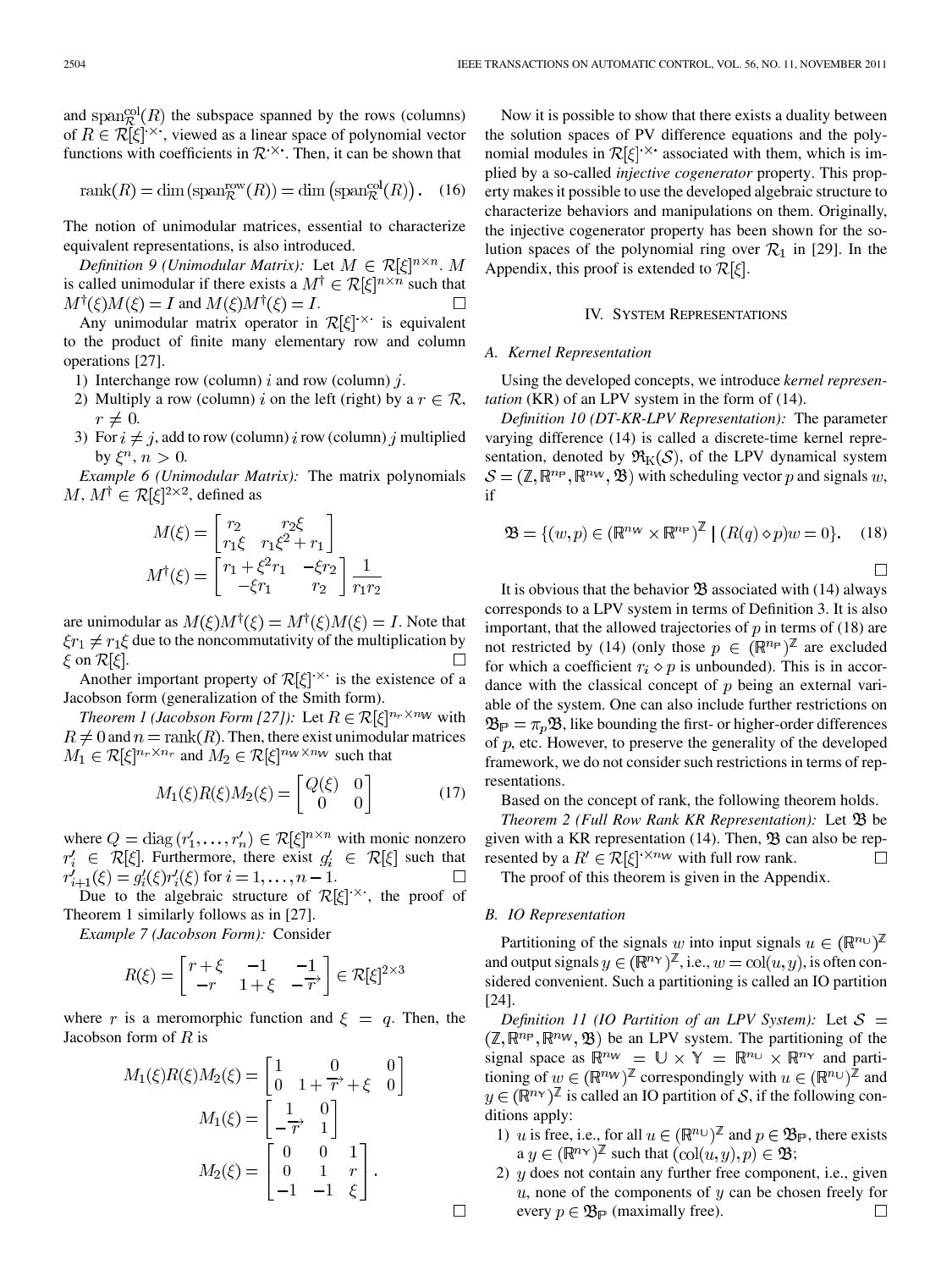An IO partition implies the existence of matrix-polynomial functions  $R_y \in \mathcal{R}[\xi]^{n_\mathcal{Y} \times n_\mathcal{Y}}$  and  $R_u \in \mathcal{R}[\xi]^{n_\mathcal{Y} \times n_\mathcal{U}}$  with  $R_y$  full row rank, such that (14) can be written as

$$
(R_y(q)\diamond p)y = (R_u(q)\diamond p)u \tag{19}
$$

with  $n_W = n_U + n_Y$  and the corresponding behavior  $\mathfrak{B}$  is

$$
\{(u, y, p) \in (\mathbb{U} \times \mathbb{Y} \times \mathbb{P})^{\mathbb{Z}} \mid (R_y(q) \diamond p)y = (R_u(q) \diamond p)u\}
$$

with  $\mathbb{U} = \mathbb{R}^{n_{\mathbb{U}}}$  and  $\mathbb{Y} = \mathbb{R}^{n_{\mathbb{Y}}}$ . An IO partition defines a causal mapping in case the solutions of (19) are restricted to have left compact support. Otherwise, initial conditions also matter [30]. Similar to the LTI case, LPV systems with no free variables are called autonomous.1 Now, it is possible to introduce IO representations of DT-LPV systems.

*Definition 12 (LPV-IO Representation):* The discrete-time IO representation of an LPV system  $S = (\mathbb{Z}, \mathbb{P} \subseteq \mathbb{R}^{n_{\mathbb{P}}},$  $\mathbb{R}^{n\cup+n\gamma},\mathfrak{B}$  with IO partition  $(u,y)$  and scheduling vector p is denoted by  $\mathfrak{R}_{\text{IO}}(\mathcal{S})$  and defined as a parameter-varying difference-equation system with order  $n_a$ 

$$
\sum_{i=0}^{n_a} (a_i \diamond p) q^i y = \sum_{j=0}^{n_b} (b_j \diamond p) q^j u \tag{20}
$$

where  $a_j \in \mathcal{R}^{n_{\mathbf{Y}} \times n_{\mathbf{Y}}}$  and  $b_j \in \mathcal{R}^{n_{\mathbf{Y}} \times n_{\mathbf{U}}}$  with  $a_{n_a} \neq 0$  and  $b_{n_k} \neq 0$  are the meromorphic parameter-varying coefficients of the matrix polynomials  $R_u(\xi) = \sum_{j=0}^{n_b} b_j \xi^j$  and full row rank  $R_y(\xi) = \sum_{i=0}^{n_a} a_i \xi^i$  with  $n_a \ge n_b \ge 0$ .  $\Box$ 

It is apparent that (20) is the "dynamic-dependent" counterpart of (2).

*Example 8 (IO Partition and Representation):* In Example 5, the sampled force variable  $w_x$  is a free variable as it represents the inhomogeneous part of difference equation (8). Thus, the choice of  $w = [y \ u]^{\perp} = [w_x \ w_F]^{\perp}$  yields a valid IO partition. With  $m$  being the scheduling signal, the discretetime PV behavior can be represented in the form of (20) with polynomials

$$
R_y(\xi) = a_0 + a_1 \xi + a_2 \xi^2 \quad R_u(\xi) = b_0
$$

which have coefficients:  $a_0 \diamond p = \mathbb{T}_d^2 \mathbb{k}_s + p$ ,  $a_1 \diamond p = -p - qp$ ,  $a_2 \diamond p = qp, b_0 \diamond p = T_d^2$ . Obviously,  $R_y(\xi)$  has full row rank. This implies that  $R_y(\xi)$  and  $R_u(\xi)$  define an IO representation of the model with coefficients as above.  $\Box$ 

For LPV systems, the notion of transfer function or frequency response in the classical sense has no meaningful2 interpretation. By using the approximative transfer-function calculus of LTV systems based on a formal series approach [31], some interpretation of these notions can be given for LPV systems. However, the direct extension of this approximative transfer function

<sup>1</sup>It is possible that the freedom of the components of  $w$  can change for specific scheduling trajectories. In this case, the autonomous part of the behavior is related to the scheduling dependent nature of the system.

2Some authors [21]–[23] introduce LPV transfer functions with varying parameters. As they commonly refer only to the collection of transfer functions associated with  $\mathscr{F}_{\mathcal{S}}$ , this notion of the LPV transfer function is misleading.

calculus to the class of systems considered here is not available yet.

#### *C. State-Space Representation*

In the modeling of dynamical systems, auxiliary variables (often called *latent variables*) are commonly used [30]. The natural counterpart of (14) to cope with such variables is

$$
(R_w(q) \diamond p)w = (R_L(q) \diamond p)w_L \tag{21}
$$

where  $w_L$  :  $\mathbb{Z} \rightarrow \mathbb{R}^{n_L}$  are the latent variables and  $R_L \in$  $\mathcal{R}[\xi]^{n_r \times n_L}$ . The set of (21) is called a *latent variable representation* of the LPV *latent variable system*  $(\mathbb{Z}, \mathbb{R}^{n_{\mathbb{P}}}, \mathbb{R}^{n_{\mathbb{W}}} \times$  $\mathbb{R}^{n_L}, \mathfrak{B}_L$ ), where the so-called *full behavior*  $\mathfrak{B}_L$  of this system is defined as

$$
\mathfrak{B}_L = \{ (w, w_L, p) \in (\mathbb{R}^{n_W} \times \mathbb{R}^{n_L} \times \mathbb{R}^{n_P})^{\mathbb{Z}} \mid (21) \text{ holds} \}.
$$

Additionally,  $\mathfrak{B} = \pi_{(w,p)} \mathfrak{B}_L$  is introduced as the *manifest behavior* associated with  $\mathfrak{B}_{L}$ .

*Example 9 (Latent Variable Representation):* By considering the DT system in Example 5 with scheduling  $p = m$  and  $P =$  $[1, 2]$ , the following latent variable representation of the model has the same manifest behavior:

$$
\begin{bmatrix}\nT_d^2 \mathbf{k}_s + p & -\mathbf{T}_d^2 \\
(-p - q^{-1}p) & 0 \\
(-q^{-1}p) & 0\n\end{bmatrix}\n\begin{bmatrix}\nw_x \\
w_F\n\end{bmatrix} = \begin{bmatrix}\nq & 0 \\
-1 & q \\
0 & 1\n\end{bmatrix} w_L.
$$
\n(22)

This can be proved by substituting the third row of (22) into the second row, giving

$$
w_{L,1} = (p + q^{-1}p)w_x - pqw_x.
$$
 (23)

Substitution of (23) into the first row of (22) gives a PV difference equation in the variables  $w_x$  and  $w_y$ , which is equal to (8).  $\Box$ 

Elimination of latent variables is always possible on  $\mathcal{R}[\xi] \times$ .

*Theorem 3 (Elimination Property):* Given a LPV latent variable system  $(\mathbb{Z}, \mathbb{R}^{n_{\text{P}}}, \mathbb{R}^{n_{\text{W}}} \times \mathbb{R}^{n_{\text{L}}}, \mathfrak{B}_L)$  with a signal variable  $w$ , a latent variable  $w<sub>L</sub>$ , and scheduling variable  $p$ , there exists a  $R' \in \mathcal{R}[\xi] \cdot \times^n w$  that defines a LPV-KR representation of  $\mathfrak{B} = \pi_{(w,p)} \mathfrak{B}_L$ .  $\Box$ 

For a proof, see the Appendix. Now it is possible to define the concept of state for LPV systems.

*Definition 13 (Property of State):* Let  $(\mathbb{Z}, \mathbb{R}^{n_{\mathbb{P}}}, \mathbb{R}^{n_{\mathbb{W}}} \times$  $\mathbb{R}^{n_L}, \mathfrak{B}_L$ ) be a LPV latent variable system. Then, the latent variable  $w_L$  is a state if for every  $k_0 \in \mathbb{Z}$  and  $(w_1, w_{L,1}, p)$ ,  $(w_2, w_{L,2}, p) \in \mathfrak{B}_L$  with  $w_{L,1}(k_0) = w_{L,2}(k_0)$  it follows that the concatenation of these signals at  $k_0$  satisfies

$$
(w_1, w_{L,1}, p) \underset{k_0}{\wedge} (w_2, w_{L,2}, p) \in \mathfrak{B}_L. \tag{24}
$$

Then,  $\mathfrak{B}_L$  is called a state-space behavior, and the latent variable  $w_L$  is called the state. П

To decide whether a latent variable is a state, the following theorem is important.

*Theorem 4 (State-Kernel Form):* The latent variable  $w_L$ is a state, iff there exist matrices  $r_w \in \mathbb{R}^{n_r \times n_w}$  and  $r_0$ ,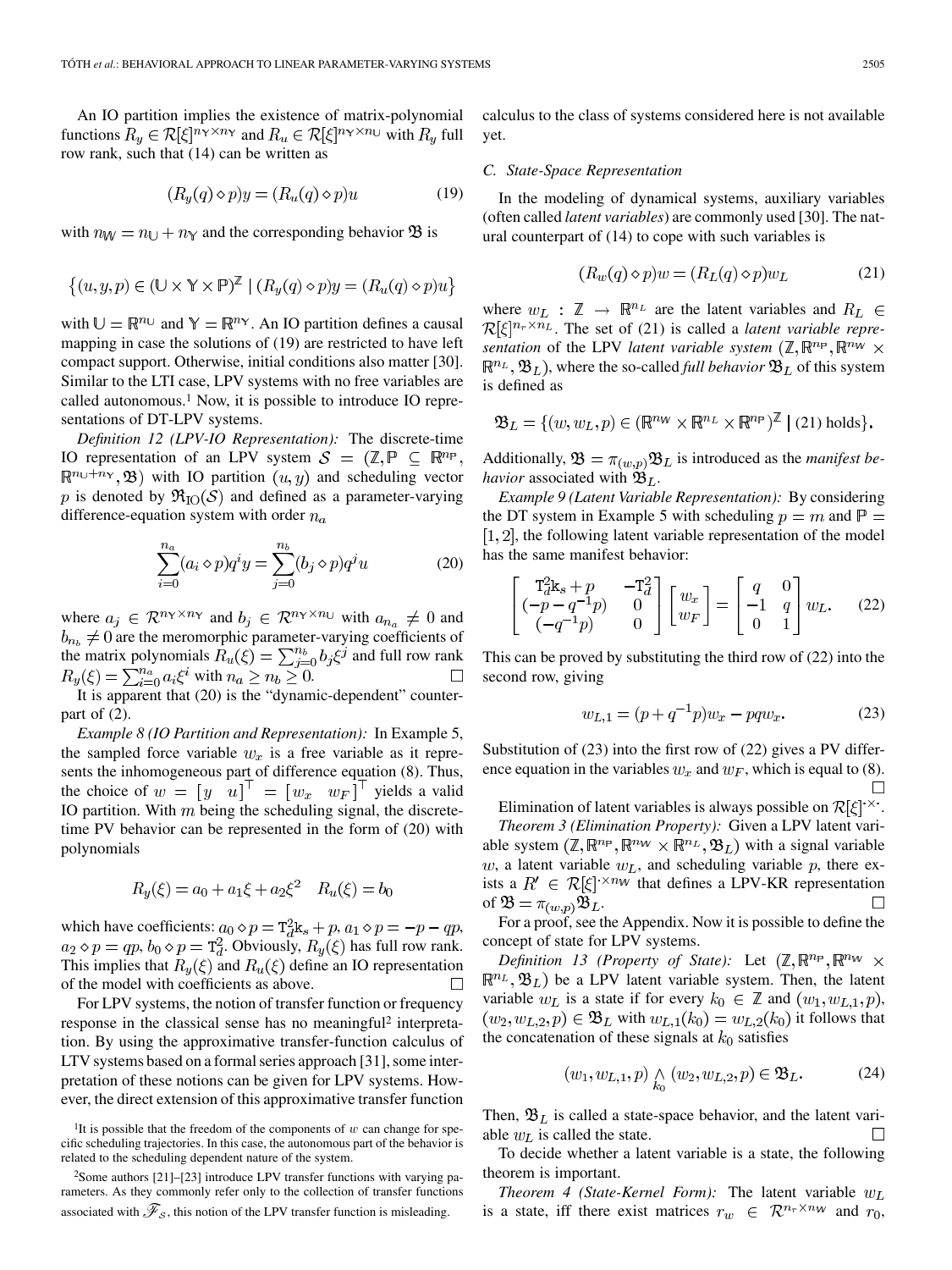such that the full behavior  $\mathfrak{B}_L$  has the kernel A. Equivalent Kernel Forms representation

$$
r_w w + r_0 w_L + r_1 q w_L = 0.
$$
 (25)

The proof of this theorem is given in the Appendix. Now we formulate the DT state-space representation, based on an IO partition  $(u, y)$ , as a first-order PV difference equation system.

*Definition 14 (DT-LPV-SS Representation):* The discrete-time state-space representation of  $S = (\mathbb{Z}, \mathbb{P})$  $\subset$  $\mathbb{R}^{n_p}, \mathbb{R}^{n_v+n_v}, \mathfrak{B}$ , with scheduling vector p is denoted by  $\mathfrak{R}_{\rm SS}(\mathcal{S})$  and defined as a first-order parameter-varying difference equation system in the latent variable  $x : \mathbb{Z} \to \mathbb{X}$ 

$$
qx = (A \diamond p)x + (B \diamond p)u \tag{26a}
$$

$$
y = (C \diamond p)x + (D \diamond p)u \tag{26b}
$$

 $\Box$ 

where  $(u, y)$  is the IO partition of S, x is the state vector,  $X =$  $\mathbb{R}^{n_{\times}}$  is the state space

$$
\mathfrak{B}_{\rm SS} = \{(u, x, y, p) \in (\mathbb{U} \times \mathbb{X} \times \mathbb{Y} \times \mathbb{P})^{\mathbb{Z}} \mid (26a) - (26b) \text{ hold}\}
$$

is the full behavior of (26a) and (26b),  $\mathfrak B$  is equal to the manifest behavior of (26a) and (26b), i.e.,  $\mathfrak{B} = \pi_{u,y,p} \mathfrak{B}_{SS}$ , and

$$
\left[\begin{array}{c|c} A & B \\ \hline C & D \end{array}\right] \in \left[\begin{array}{c|c} \mathcal{R}^{n \times n \times n} & \mathcal{R}^{n \times \times n \cup} \\ \hline \mathcal{R}^{n \times n \times n} & \mathcal{R}^{n \times \times n \cup} \end{array}\right].
$$

Note that in  $\mathfrak{B}_{SS}$ , the latent variable x trivially fulfills the state property. It is apparent that (26a) and (26b) are the "dynamic-dependent" counterparts of (1a) and (1b).

*Example 10 (SS Representation):* Continuing Example 9, the LPV-SS representation of the model follows by taking  $\begin{bmatrix} y & u \end{bmatrix}^{\top} = \begin{bmatrix} w_x & w_F \end{bmatrix}^{\top}$  as the IO partition and  $x = w_L$  as the state

$$
qx = \begin{bmatrix} 0 & 0 \\ 1 & 0 \end{bmatrix} x + \begin{bmatrix} T_d^2 \mathbf{k}_s + p & -T_d^2 \\ -p - q^{-1}p & 0 \end{bmatrix} \begin{bmatrix} y \\ u \end{bmatrix}
$$

$$
y = \begin{bmatrix} 0 & \frac{1}{-q^{-1}p} \end{bmatrix} x.
$$

By substitution of the second equation into the first one, the state equation in the form of (26a) results, while the second equation gives the output equation in the form of (26b). Thus, the corresponding SS representation is

$$
\left[\begin{array}{c|c} A \diamond p & B \diamond p \\ \hline C \diamond p & D \diamond p \end{array}\right] = \left[\begin{array}{c|c} 0 & -\frac{p+T_d^2 k_s}{q^{-1}p} & -T_d^2 \\ \hline 1 & 1 + \frac{p}{q^{-1}p} & 0 \\ \hline 0 & \frac{-1}{q^{-1}p} & 0 \end{array}\right].
$$

#### V. EQUIVALENCE RELATIONS

Using the behavioral framework, it is possible to consider equivalence of kernel representations, IO representations and state-space forms via equality of the represented behaviors.

In the LTI case, two DT kernel representations are equivalent, i.e., they define the same system, if their associated behaviors are equal. Similar to the LTI framework,  $R_1, R_2 \in \mathcal{R}[\xi]$  are expected to define an equal behavior if they are equivalent up to multiplication by a  $r \in \mathcal{R}$ ,  $r \neq 0$ . However, r can be a rational function for which  $(r \diamond p)(k) = \infty$  for some  $p \in \mathbb{P}^{\mathsf{T}}$  and  $k \in \mathbb{Z}$ . The associated behavior of a kernel representation in terms of (18) is defined to contain only those trajectories of  $p$  for which a solution exists. The latter is guaranteed by the boundedness of  $r \diamond p$ . In this way, the behavior of  $R_1$  is equal to the behavior of  $R_2(\xi) = rR_1(\xi)$  except for those trajectories for which  $r \diamond p$  is unbounded.

To consider equality of LPV-KR representations with this phenomenon of singularity in mind, we define the restriction of  $\mathfrak{B}$  to  $\bar{\mathfrak{B}}_{\mathbb{P}} \subseteq \mathfrak{B}_{\mathbb{P}}$  as

$$
\mathfrak{B}|_{\bar{\mathfrak{B}}_{\mathbb{P}}} = \{(w, p) \in \mathfrak{B} \mid p \in \bar{\mathfrak{B}}_{\mathbb{P}}\}.
$$
 (27)

The equivalence of LPV-KR representations can now be introduced in an *almost everywhere* sense.

*Definition 15 (Equivalent KR Representations):* Two kernel representations with polynomials  $R, R' \in \mathcal{R}[\xi] \times \{nw, \mathbb{P} = \mathbb{R}^{n_{\mathbb{P}}}$ and behaviors  $\mathfrak{B}, \mathfrak{B}' \subseteq (\mathbb{R}^{n_W} \times \mathbb{R}^{n_P})^{\mathbb{Z}}$  are called equivalent if  $\mathfrak{B}|_{\mathfrak{B}_{\mathbb{P}}\cap\mathfrak{B}'_{\mathbb{P}}}= \mathfrak{B}'|_{\mathfrak{B}_{\mathbb{P}}\cap\mathfrak{B}'_{\mathbb{P}}},$  i.e., their behaviors are equal for all mutually valid trajectories of  $p$ . П

*Example 11 (Almost Everywhere Equivalence):* By continuing Example 5

$$
\left(\frac{T_d^2 k_s}{p} + 1\right) w_1 - \left(\frac{qp}{p} + 1\right) q w_1 + \left(\frac{qp}{p}\right) q^2 w_1 - \frac{T_d^2}{p} w_2 = 0
$$

has the same solutions as (15) except for those trajectories of  $p = m$ , where  $m(k) = 0$  for some  $k \in \mathbb{Z}$ . Thus, this KR representation and (15) are equivalent in the almost everywhere sense.  $\Box$ 

To characterize equivalence algebraically, we introduce unimodular transformations just as in the LTI case [24].

*Theorem 5 (Unimodular Transformation):* Consider  $R \in \mathcal{R}[\xi]^{n_r \times n_W}$  and  $M' \in \mathcal{R}[\xi]^{n_r \times n_r}$ ,  $M'' \in \mathcal{R}[\xi]^{n_W \times n_W}$ with M', M'' unimodular. For a given  $n_P$ , define  $R'(\xi)$  =  $M'(\xi)R(\xi)$  and  $R''(\xi) = R(\xi)M''(\xi)$ . Denote the behaviors corresponding to R, R' and R'' by  $\mathfrak{B}, \mathfrak{B}'$  and  $\mathfrak{B}''$  with scheduling space  $\mathbb{P} \subseteq \mathbb{R}^{n_{\mathbb{P}}}$  and signal space  $\mathbb{W} = \mathbb{R}^{n_{\mathbb{W}}}$ . Then,  $\mathfrak{B}|_{\mathfrak{B}_{\mathbb{P}} \cap \mathfrak{B}'_{\mathbb{P}}} = \mathfrak{B}'|_{\mathfrak{B}_{\mathbb{P}} \cap \mathfrak{B}'_{\mathbb{P}}}$  while  $\mathfrak{B}|_{\mathfrak{B}_{\mathbb{P}} \cap \mathfrak{B}''_{\mathbb{P}}}$  and  $\mathfrak{B}''|_{\mathfrak{B}_{\mathbb{P}} \cap \mathfrak{B}''_{\mathbb{P}}}$  are isomorphic. П

The proof of this theorem is given in the Appendix. Furthermore, if  $R \in \mathcal{R}[\xi]^{n_r \times n_W}$  is not full row rank, i.e., rank $(R)$  =  $n < n_r$ , then there exists a unimodular  $M \in \mathcal{R}[\xi]^{n_r \times n_r}$  such that  $M(\xi)R(\xi) = [(R'(\xi))^{\top} \ 0]^{\top}$ , where  $R' \in \mathcal{R}[\xi]^{n \times n_W}$  is full row rank and the corresponding behaviors are equivalent in terms of Theorem 5.

*Definition 16 (Equivalence Relation):* Introduce the symbol  $\stackrel{n_{\text{P}}}{\sim}$  to denote the equivalence relation on  $\bigcup \mathcal{R}[\xi] \times$  (all polynomial matrices with finite dimension) for an  $n_{\text{P}}$ -dimensional scheduling space.  $R_1 \in \mathcal{R}[\xi]^{n_1 \times n_W}$  and  $R_2 \in \mathcal{R}[\xi]^{n_2 \times n_W}$  with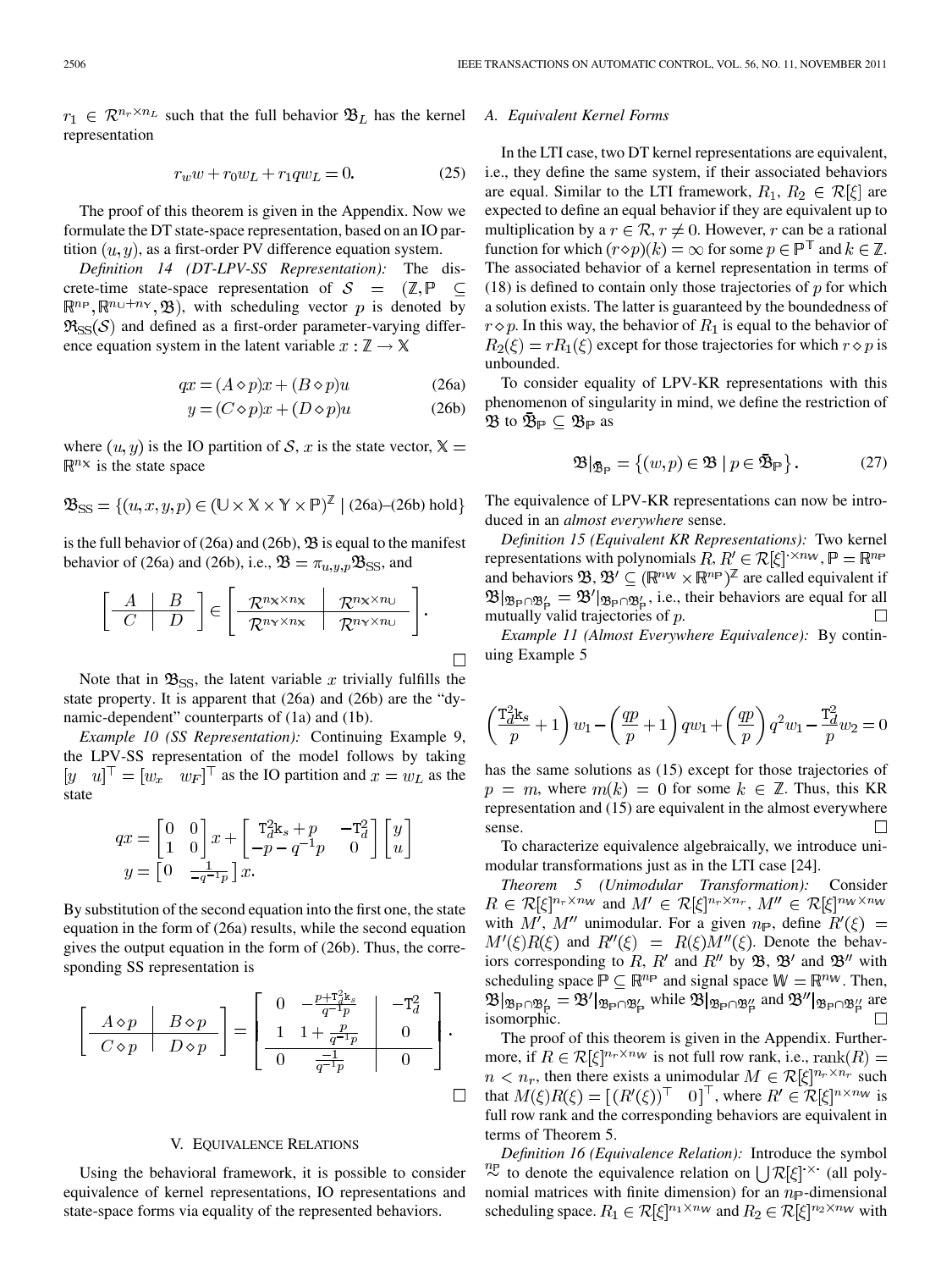$i = \arg \max_{i \in \{1,2\}} (n_i)$  and  $j = \{1,2\} \setminus i$  are called equivalent, i.e.,  $R_1 \stackrel{n_P}{\sim} R_2$ , if there exists a unimodular matrix function  $M \in \mathcal{R}[\xi]^{n_i \times n_i}$  such that

$$
M(\xi)R_i(\xi) = \begin{bmatrix} R_j(\xi) \\ 0 \end{bmatrix} \begin{bmatrix} 1 & n_j \\ 1 & n_i - n_j \end{bmatrix}.
$$
 (28)

This implies that if  $R_1 \stackrel{n_{\text{P}}}{\sim} R_2$ , then the corresponding behaviors with  $\mathbb{P} \subseteq \mathbb{R}^{n_{\mathbb{P}}}$  and  $\mathbb{W} = \mathbb{R}^{n_{\mathbb{W}}}$  are equal (almost everywhere). Using  $\stackrel{n_{\text{F}}}{\sim}$  we can define equivalence classes as follows.

*Definition 17 (Equivalence Class):* For a given  $n_p$ , the set  $\mathcal{E}^{n_{\text{P}}} \subseteq \bigcup \mathcal{R}[\xi] \times$  is called an equivalence class if it is a maximal subset of  $\bigcup \mathcal{R}[\xi]^{K}$  such that for all  $R_1, R_2 \in \mathcal{E}^{n_{\text{P}}}$  it holds that  $R_1 \stackrel{\prime\prime\prime\prime}{\sim} R_2.$  $\Box$ 

An equivalence class defines the set of all KR representations that have equal behavior. Furthermore, it is an obvious consequence, that all R in a given  $\mathcal{E}^{n_{\rm P}}$  have the same Jacobson form. An important subset of an equivalence class contains the so-called minimal representations.

*Definition 18 (Minimality):* Let  $R \in \mathcal{R}[\xi]^{n_r \times n_W}$ . Then, R is called minimal if it has full row rank, i.e.,  $rank(R) = n_r$ .  $\Box$ Consider a minimal  $\mathfrak{R}_{K}(\mathcal{S})$  described by a full row rank  $R \in \mathcal{R}[\xi]^{n_r \times n_W}$ . Let  $R(\xi) = [R'(\xi) \ R''(\xi)]$  where  $R' \in$  $\mathcal{R}[\xi]^{n_r \times n_r}$  has full column rank. Note that such form can always be obtained by the permutation of the signal variables and it is not unique. Consider  $n_{\text{deg}} = \text{deg}(r'_n)$  where  $r'_n$  results from the Jacobson form (see Theorem 1) of  $R'$ . Assume that  $R'$ is chosen w.r.t. R such that  $n_{\text{deg}}$  is maximal. It follows from Theorem 5 that all KR representations in the equivalence class of  $\mathfrak{R}_{K}(\mathcal{S})$  have the same  $n_{\text{deg}}$ , hence  $n_{\text{deg}}$  can be called the degree of these representations. It can be also shown that this degree is equal to the required minimal number of state variables in a SS realization of  $\mathfrak{R}_{K}(\mathcal{S})$ , hence  $n_{\text{deg}}$  can be considered as the order, i.e.,  $McMillan degree$  of  $S$ .

*Example 12 (LPV Equivalence Relation and Minimality):* Let the KR representation  $\mathfrak{R}_{K}(\mathcal{S})$  of an DT-LPV system  $\mathcal S$  with  $P \subseteq \mathbb{R}$  be given by

$$
R(\xi) \diamond p = \begin{bmatrix} qp & -qp \\ p & -p \end{bmatrix} + \begin{bmatrix} 0 & p(qp) \\ p^2 & 0 \end{bmatrix} \xi + \begin{bmatrix} -p(qp^2) & 0 \\ 0 & 0 \end{bmatrix} \xi^2.
$$

Then, there exists a unimodular matrix  $M \in \mathcal{R}[\xi]^{2 \times 2}$ 

$$
M(\xi) \diamond p = \begin{bmatrix} 0 & 1 \\ 1 & p\xi - \frac{qp}{p} \end{bmatrix}
$$

such that

$$
(M(\xi)R(\xi)) \diamond p = \begin{bmatrix} p + p^2 \xi & -p \\ 0 & 0 \end{bmatrix} = \begin{bmatrix} R'(\xi) \\ 0 \end{bmatrix}.
$$

From Theorem 5, it follows that  $R \sim R'$ . Furthermore, rank $(R') = 1$  implies that rank $(R) = 1$ , hence  $R'$  is minimal while R is not. By computing  $n_{\text{deg}}$  of R', the McMillan degree of  $S$  is 1.  $\Box$ 

# *B. Equivalent IO Forms*

The introduced equivalence concept generalizes to LPV-IO representations:

*Definition 19 (Equivalence Relation, LPV-IO):* Let  $(R_y, R_u)$ and  $(R'_v, R'_u)$  be LPV-IO representations with the same input and output dimensions  $(n<sub>Y</sub>, n<sub>U</sub>)$ . For a given scheduling dimension  $n_P$ , we call  $(R_y, R_u)$  and  $(R'_y, R'_u)$  equivalent, i.e.,  $(R_y, R_u) \stackrel{np}{\sim} (R'_y, R'_u)$ , if there exists a unimodular matrix  $M \in \mathcal{R}[\xi]^{n \times n \times n}$  such that

$$
R'_y(\xi) = M(\xi)R_y(\xi) \quad \text{and} \quad R'_u(\xi) = M(\xi)R_u(\xi). \quad (29)
$$

This implies the following minimality concept of LPV-IO representations.

*Definition 20 (Minimal LPV-IO Representation):* An IO representation defined through  $R_y \in \mathcal{R}[\xi]^{n_\gamma \times n_\gamma}$  and  $R_u \in \mathcal{R}[\xi]^{n_{\gamma} \times n_{\cup}}$  is called minimal for a given scheduling dimension  $n_{\mathbb{P}}$ , if there are no polynomials  $R'_y \in \mathcal{R}[\xi]^{n_{\mathcal{Y}} \times n_{\mathcal{Y}}}$ and  $R'_u \in \mathcal{R}[\xi]^{n_{\mathcal{Y}} \times n_{\mathcal{U}}}$  with  $\deg(R_y) < \deg(\mathring{R}'_y)$  such that

$$
(R_y, R_u) \stackrel{ne}{\sim} (R'_y, R'_u).
$$
 (30)

 $\Box$ 

Using the IO equivalence relation and minimality, the definition of IO equivalence classes follows naturally.

*Example 13 (LPV-IO Equivalence and Minimality):* Let the IO representation  $\mathfrak{R}_{\text{IO}}(\mathcal{S})$  of an DT-LPV system S with  $\mathbb{P} \subseteq \mathbb{R}$ be given by

$$
R_y(\xi) \diamond p = \begin{bmatrix} p\xi & p^2 \\ p\xi^2 & p(qp)\xi \end{bmatrix} \quad R_u(\xi) \diamond p = \begin{bmatrix} p \\ p(\xi - 1) \end{bmatrix}.
$$

Consider the unimodular matrix  $M \in \mathcal{R}[\xi]^{2 \times 2}$  given by

$$
M(\xi) \diamond p = \begin{bmatrix} \frac{1}{p} & 0\\ \frac{p}{qp}\xi & -1 \end{bmatrix}
$$

then

$$
(M(\xi)R_y(\xi)) \diamond p = \begin{bmatrix} \xi & p \\ 0 & \xi \end{bmatrix} \quad (M(\xi)R_u(\xi)) \diamond p = \begin{bmatrix} 1 \\ p \end{bmatrix}
$$

This implies that  $(R'_y, R'_u) = (MR_y, MR_u)$  and  $(R_y, R_u)$ are equivalent for  $n_{\rm P} = 1$  in terms of Theorem 5. From Definition 20, it follows that  $\Re_{\text{IO}}(\mathcal{S})$  is not minimal as  $deg(R_y) = 2$  is larger than  $deg(R'_y) = 1$ . On the other hand, it is trivial that  $(R'_v, R'_u)$  defines a minimal IO representation of S. By computing the Jacobson form of  $R'_u$ , the McMillan degree of  $S$  is 1.  $\Box$ 

### *C. Equivalent State-Space Forms*

We can also generalize the equivalence concept to LPV-SS representations. To do so, we first have to clarify state transformations in the LPV case.

By definition, the full behavior of LPV-SS representation is represented by a matrix  $R_w \in \mathcal{R}^{n_r \times (n_{\Upsilon}+n_{\Upsilon})}$  and a first-order polynomial  $R_L \in \mathcal{R}[\xi]^{n_r \times n_\mathbf{X}}$  in the form

$$
(R_w \diamond p) \text{col}(u, y) = (R_L(q) \diamond p)x.
$$
 (31)

Similar to the LTI case, left and right side multiplication of  $R_w$  and  $R_L$  with unimodular  $M_1 \in \mathcal{R}[\xi]^{n_r \times n_r}$ and  $M_2 \in \mathcal{R}[\xi]^{\overline{n}_{\mathbf{X}} \times n_{\mathbf{X}}}$  leads to  $R'_w(\xi) = M_1(\xi)R_w$ ,  $R'_L(\xi) = M_1(\xi)R_L(\xi)M_2(\xi)$ . In terms of Theorem 5, the resulting polynomials  $R'_w$  and  $R'_L$  define an equivalent latent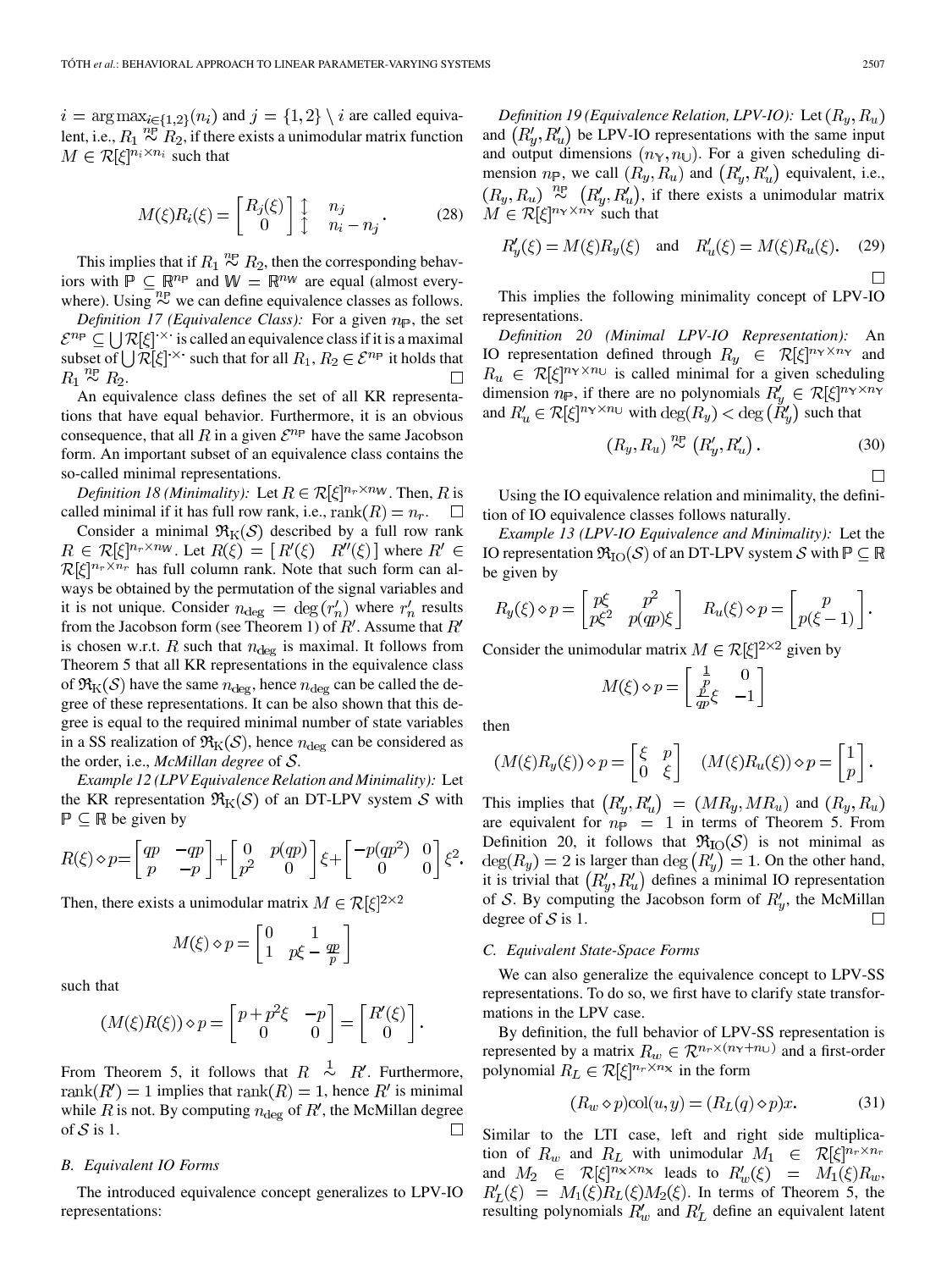variable representation of  $S$ , where the new latent variable is given as  $x' = (M_2^{\dagger}(q) \diamond p)x$ . To guarantee that the resulting Latent variable representation qualifies as a SS representation,  $R'_L$  needs to be monic and  $\deg(R'_L) = 1$  with  $\deg(R'_w) = 0$ must be satisfied. This implies that the unimodular matrices must have zero order, i.e.,  $M_1 \in \mathbb{R}^{n_r \times n_r}$  and  $M_2 \in \mathbb{R}^{n_x \times n_x}$ , and  $M_1$  must have a special structure in order to guarantee that  $R'_w$  and  $R'_L$  correspond to an equivalent SS representation. In that case,  $x' = \left(M_2^{\dagger}(q) \diamond p\right)x$  is called a *state transformation* and  $T = M_2^{\dagger}$  is called the *state transformation matrix* resulting in

$$
x' = (T \diamond p)x.
$$
 (32)

A major difference w.r.t. LTI state transformations is that, in the LPV case,  $T$  is inherently dependent on  $p$  and this dependence is dynamic, i.e.,  $T \in \mathbb{R}^{n \times n \times n}$ . Additionally, it can be shown that an invertible  $T \in \mathbb{R}^{n \times \times n \times n}$  used as a state transformation is always equivalent with a right- and left-side multiplication by unimodular matrix functions yielding a valid SS representation of the LPV system. Based on this, two SS representations are equivalent if and only if their states can be related via an invertible state transformation (32).

Consider an LPV-SS representation (26a) and (26b). Let  $T \in$  $\mathcal{R}^{n_{\mathbf{X}} \times n_{\mathbf{X}}}$  be an invertible matrix function and consider  $x'$ , given by (32), as a new state variable. Substitution of (32) into (26a) gives

$$
q(T^{-1} \diamond p)x' = (A \diamond p)(T^{-1} \diamond p)x' + (B \diamond p)u. \tag{33}
$$

Using that  $qT^{-1} = \overrightarrow{(T^{-1})q} = \overrightarrow{T}^{-1}q$ , (33) yields that the equivalent LPV-SS representation is

$$
\left[\begin{array}{c|c}\n\overrightarrow{T}AT^{-1} & \overrightarrow{T}B \\
\hline\nCT^{-1} & D\n\end{array}\right].
$$
\n(34)

*Definition 21 (Equivalence Relation, LPV-SS):* Consider two LPV-SS representations with state-space matrices  $(A_1, B_1, C_1, D_1)$  and  $(A_2, B_2, C_2, D_2)$  in  $\mathcal{R}^{\cdot \times \cdot}$  where  $A_1 \in \mathcal{R}^{n_1 \times n_1}$  and  $A_2 \in \mathcal{R}^{n_2 \times n_2}$  and  $n_1 \geq n_2$ . For a given scheduling dimension  $n_p$ , these representations are called equivalent

$$
\left[\begin{array}{c|c} A_1 & B_1 \\ \hline C_1 & D_1 \end{array}\right] \stackrel{ne}{\sim} \left[\begin{array}{c|c} A_2 & B_2 \\ \hline C_2 & D_2 \end{array}\right] \tag{35}
$$

if there exists an invertible  $T \in \mathbb{R}^{n_1 \times n_1}$  such that

$$
\overrightarrow{T} A_1 T^{-1} = \begin{bmatrix} A_2 & 0 \\ * & * \end{bmatrix}
$$

$$
\overrightarrow{T} B_1 = \begin{bmatrix} B_2 \\ * \end{bmatrix} \begin{bmatrix} n_2 \\ n_1 - n_2 \end{bmatrix}
$$

$$
C_1 T^{-1} = \begin{bmatrix} C_2 & 0 \end{bmatrix}
$$

$$
D_1 = D_2.
$$

From the concept of LPV-SS equivalence, the concept of minimality directly follows.

*Definition 22 (Minimal LPV-SS Representation):* For a given  $n_{\rm P}$ , an SS representation, defined through the matrix functions  $(A, B, C, D)$ , is called minimal if there exist no  $(A', B', C', D')$ with  $n'_\times$  <  $n_\times$  such that

$$
\left[\begin{array}{c|c} A & B \\ \hline C & D \end{array}\right] \stackrel{np}{\sim} \left[\begin{array}{c|c} A' & B' \\ \hline C' & D' \end{array}\right].
$$

 $\Box$ 

Again, using the concept of the SS equivalence relation and minimality, the definition of LPV-SS equivalence classes follows naturally. In addition, the state dimension  $n<sub>x</sub>$  of a minimal  $\Re$ <sub>SS</sub>(S) is equal to the McMillan degree of S.

*Example 14 (LPV-SS Equivalence and Minimality):* Consider the LPV-SS representation derived in Example 10. Let  $T \in \mathbb{R}^{2 \times 2}$  be an invertible state transformation defined by

$$
T \diamond p = \begin{bmatrix} -1 & -1 \\ 0 & -\frac{1}{q-1p} \end{bmatrix}
$$
  
with 
$$
T^{-1} \diamond p = \begin{bmatrix} -1 & q^{-1}p \\ 0 & -q^{-1}p \end{bmatrix} \quad \overrightarrow{T} \diamond p = \begin{bmatrix} -1 & -1 \\ 0 & -\frac{1}{p} \end{bmatrix}
$$

giving

$$
\left[\begin{array}{c|c}\n\overrightarrow{T}AT^{-1} & \overrightarrow{T}B \\
\hline\nCT^{-1} & D\n\end{array}\right] \diamond p = \left[\begin{array}{c|c} 1 & -T_d^2 k_s & T_d^2 \\
\frac{1}{p} & 1 & 0 \\
\hline\n0 & 1 & 0\n\end{array}\right].
$$

The obtained SS representation is an equivalent minimal SS representation of S as it is in an equivalence relation with  $\Re_{SS}(S)$ and its state dimension is the same. Note that this realization has only static dependence.  $\Box$ 

Based on the developed state transformations and the concepts of state-observability and -reachability matrices, the classical canonical forms can also be defined (see [17] and [20]). Furthermore, Definition 21 highlights that applying  $p$ -dependent state transformation or system transposition according to the rules of the LTI theory deforms the dynamic relation. This "common practice" leads to inequivalent system representations with arbitrary large difference in terms of manifest behavior (see [17] and [20] for illustrative examples).

#### VI. EQUIVALENCE TRANSFORMATIONS

Next, we introduce equivalence transformations between the SS and IO representation domains. These provide algorithms to obtain an IO (SS) realization of a given LPV-SS (IO) representation, solving the core problem of the existing LPV system theory, motivated in Example 1.

#### *A. State Space to IO*

As a consequence of Theorem 3, the following corollary holds.

*Corollary 1 (Latent Variable Elimination):* For any latent variable representation (31) with manifest behavior  $\mathfrak B$  and polynomial matrices  $R_w \in \mathcal{R}[\xi]^{n_r \times n_W}$  and  $R_L \in \mathcal{R}[\xi]^{n_r \times n_L}$ , there exists a unimodular matrix  $M \in \mathcal{R}[\xi]^{n_r \times n_r}$  such that

$$
M(\xi)R_w(\xi) = \begin{bmatrix} R'_w(\xi) \\ R''_w(\xi) \end{bmatrix} \quad M(\xi)R_L(\xi) = \begin{bmatrix} R'_L(\xi) \\ 0 \end{bmatrix} \quad (36)
$$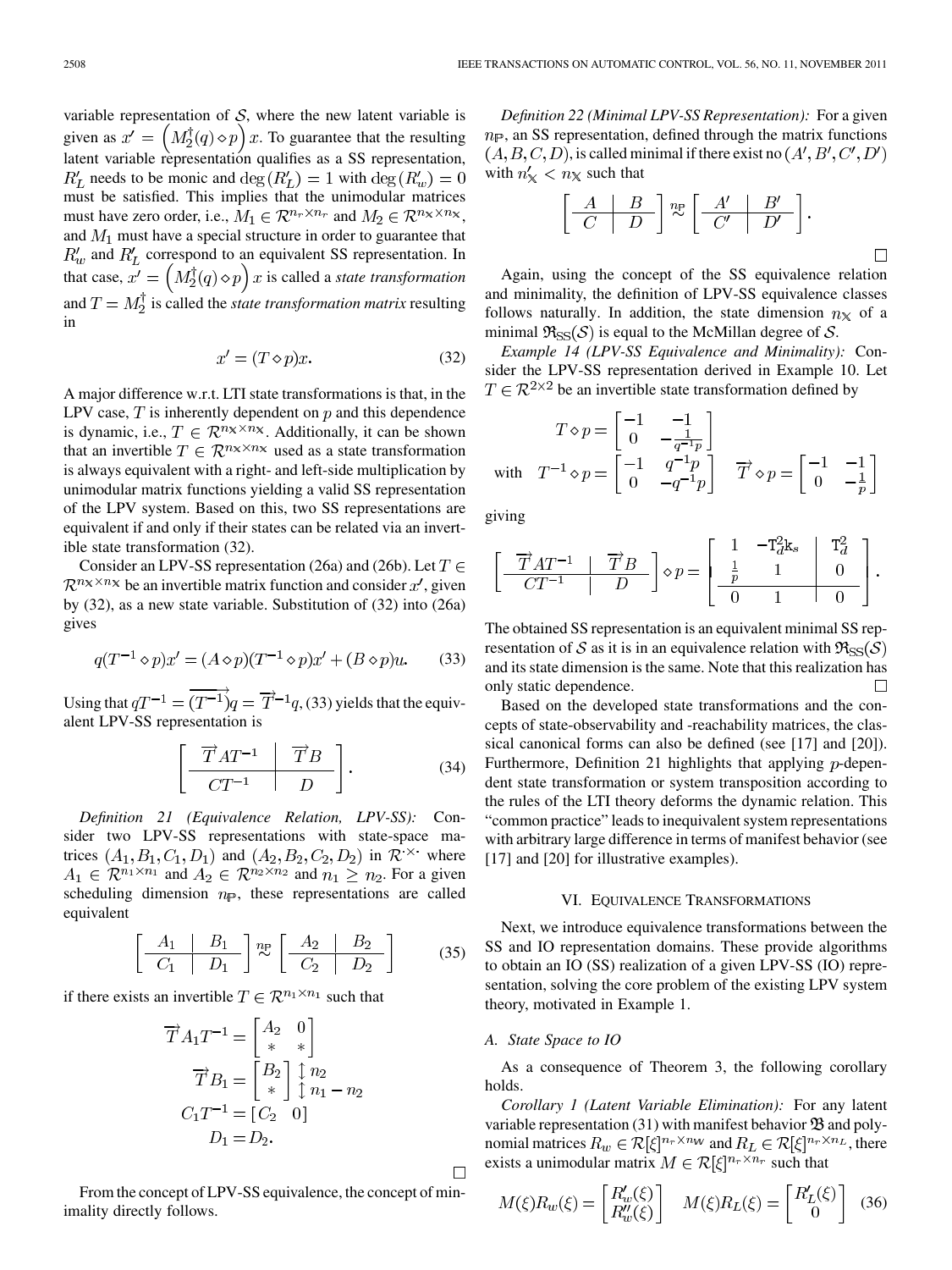with  $R'_L$  of full row rank. The behavior defined by  $\left(R''_w(\xi) \diamond p\right) w = 0$  is equal (almost everywhere) with  $\mathfrak{B}$ .  $\Box$ 

Due to the latent nature of the variable  $w_L$ , such a transformation is always possible and does not change the manifest behavior, hence it is called an *equivalence transformation*. We can use this result to establish an IO realization of a given SS representation (26a) and (26b) by writing it in the latent form

$$
R_w(q) = \begin{bmatrix} 0 & B \\ -I & D \end{bmatrix} \quad R_L(q) = \begin{bmatrix} Iq - A \\ -C \end{bmatrix}
$$

with  $w = col(u, y), w_L = x, R_w \in \mathcal{R}[\xi]^{(n_x + n_y) \times (n_x + n_U)},$ and  $R_L \in \mathcal{R}[\xi]^{(n_\mathbf{X}+n_\mathbf{Y}) \times n_\mathbf{X}}$ . According to Corollary 1, there exists a unimodular matrix

$$
M(\xi) = \begin{bmatrix} M_{11}(\xi) & M_{12}(\xi) \\ M_{21}(\xi) & M_{22}(\xi) \end{bmatrix} \in \mathcal{R}[\xi]^{(n_{\mathbf{X}} + n_{\mathbf{Y}}) \times (n_{\mathbf{X}} + n_{\mathbf{Y}})}
$$
\n(37)

which in terms of  $M(\xi)R_L(\xi) = [* \ 0]^\top$  in (36) satisfies  $M_{21}(\xi)(I\xi - A) - M_{22}(\xi)C = 0$ . This yields that

$$
\underbrace{\begin{bmatrix} * & * \\ -M_{21}(\xi) & M_{21}(\xi)B + M_{22}(\xi)D \end{bmatrix}}_{M(\xi)R_w(\xi)} = \underbrace{\begin{bmatrix} * \\ 0 \end{bmatrix}}_{M(\xi)R_L(\xi)}
$$

and  $R''_w(\xi) = [-M_{21}(\xi) \quad M_{21}(\xi)B + M_{22}(\xi)D]$  is in the form of an output side polynomial  $R_y(\xi) = M_{21}(\xi)$  and an input side polynomial  $R_u(\xi) = M_{21}(\xi)B + M_{22}(\xi)D$ .

*Corollary 2 (IO Equivalence Transformation):* Let be a state-space representation with manifest behavior  $\mathfrak B$  and system matrices  $(A, B, C, D)$  where  $A \in \mathbb{R}^{n_x \times n_x}$ . Then, there exists a monic polynomial  $\overline{R}_y \in \mathcal{R}[\xi]^{n_\Upsilon \times n_\Upsilon}$  with  $\deg(\overline{R}_y) =$  $n_{\mathbb{X}}$  and a  $\bar{R}_u \in \mathcal{R}[\xi]^{n_{\mathbb{Y}} \times n_{\mathbb{X}}}$  with  $\deg(\bar{R}_u) \leq n_{\mathbb{X}} - 1$  such that

$$
\bar{R}_y(\xi)C = \bar{R}_u(\xi)(I\xi - A). \tag{38}
$$

Let  $R_c \in \mathcal{R}[\xi]^{n_{\gamma} \times n_{\gamma}}$  be the greatest common left-divisor of  $\bar{R}_y$ and  $\bar{R}_u B$  such that there exist  $R_u, R_u \in \mathcal{R}[\xi]$  satisfying

$$
R_c(\xi)R_y(\xi) = \bar{R}_y(\xi) \tag{39a}
$$

$$
R_c(\xi)R_u(\xi) = \bar{R}_u(\xi)B + \bar{R}_y(\xi)D.
$$
 (39b)

Then, the IO representation, given by  $(R_y(q) \diamond p)y = (R_u(q) \diamond$  $p$ )*u*, defines a behavior equal to the manifest behavior of (26a) and (26b), thus it is an IO representation of  $S$ .  $\Box$ 

The algorithm defined by (38), (39a), and (39b) is structurally similar to the LTI case (see [32] and [33]), but it is more complicated as it involves multiplication with the time operators on the coefficients. Thus, this transformation can result in an increased complexity (like dynamic dependence) of the coefficient functions in the equivalent IO representation.

*Example 15 (IO Equivalence Transformation):* Consider the LPV-SS representation derived in Example 14. Let  $r$  be the identity function so  $r \diamond p = p$ . In terms of (38), we are looking for a  $\bar{R}_u \in \mathcal{R}[\xi]^{1 \times 2}$  with  $\deg(\bar{R}_u) = 1$  and a monic polynomial  $\overline{R}_y \in \mathcal{R}[\xi]$  with  $\deg(\overline{R}_y) = 2$ . Parameterize these polynomials as

$$
\begin{aligned} \bar{R}_y(\xi) &= \xi^2 + a_1 \xi + a_0 \\ \bar{R}_u(\xi) &= \begin{bmatrix} b_{11}\xi + b_{12} & b_{21}\xi + b_{22} \end{bmatrix} . \end{aligned}
$$

Then, in terms of (38)

$$
\begin{aligned} (\xi^2 + a_1 \xi + a_0) \begin{bmatrix} 0 & 1 \end{bmatrix} \\ &= [b_{11}\xi + b_{12} \quad b_{21}\xi + b_{22}] \underbrace{\begin{bmatrix} \xi - 1 & T_d^2 \mathbf{k}_s \\ -\frac{1}{r} & \xi - 1 \end{bmatrix}}_{I\xi - A} .\end{aligned}
$$

Solving this equation system, it follows that

$$
a_0 = \frac{T_d^2 k_s + r}{\overrightarrow{r}^2}
$$
  
\n
$$
a_1 = -\frac{r}{\overrightarrow{r}^2} - 1
$$
  
\n
$$
b_{11} = 0
$$
  
\n
$$
b_{12} = \frac{1}{\overrightarrow{r}^2}
$$
  
\n
$$
b_{21} = 1
$$
  
\n
$$
b_{22} = -\frac{r}{\overrightarrow{r}^2}
$$

The resulting polynomials  $\bar{R}_u$  and  $\bar{R}_y$  are left coprime, hence

$$
R_y(\xi) = \bar{R}_y(\xi) = \xi^2 + a_1 \xi + a_0
$$
  

$$
R_u(\xi) = \bar{R}_u(\xi)B + \bar{R}_y(\xi)D = \frac{T_d^2}{\bar{r}}
$$

After left-multiplying these polynomials with  $\overrightarrow{r}$ , the IO representation in the form of (20) with  $n_a = 2$  and  $n_b = 0$  has the coefficients

$$
a_2 \diamond p = qp
$$
  
\n
$$
a_1 \diamond p = -qp - p
$$
  
\n
$$
a_0 \diamond p = T_d^2 k_s + p
$$
  
\n
$$
b_0 \diamond p = T_d^2.
$$

In terms of  $w = col(y, u)$ , the resulting LPV-IO representation is equal to (15), which shows its equivalence with the LPV-SS representation in Example 14.  $\Box$ 

#### *B. IO to State Space*

Finding an equivalent SS representation of a given IO representation is accomplished by constructing a state mapping. This construction can be seen as the counterpart of the latent variable elimination. The aim is to introduce a latent variable into (19) such that it satisfies the state property, i.e., it defines a SS representation (Theorem 4). Similar to the LTI case (see [32] and [33]), the central idea of such a state construction is the *cut-and-shift-map*  $\rho_{-}: \mathcal{R}[\xi] \times \rightarrow \mathcal{R}[\xi] \times$  that acts on polynomial matrices as

$$
\varrho_{-}\left(\underbrace{r_0 + r_1 \xi + \dots + r_n \xi^n}_{R(\xi)}\right) = \overleftarrow{r_1} + \dots + \overleftarrow{r_n} \xi^{n-1}.
$$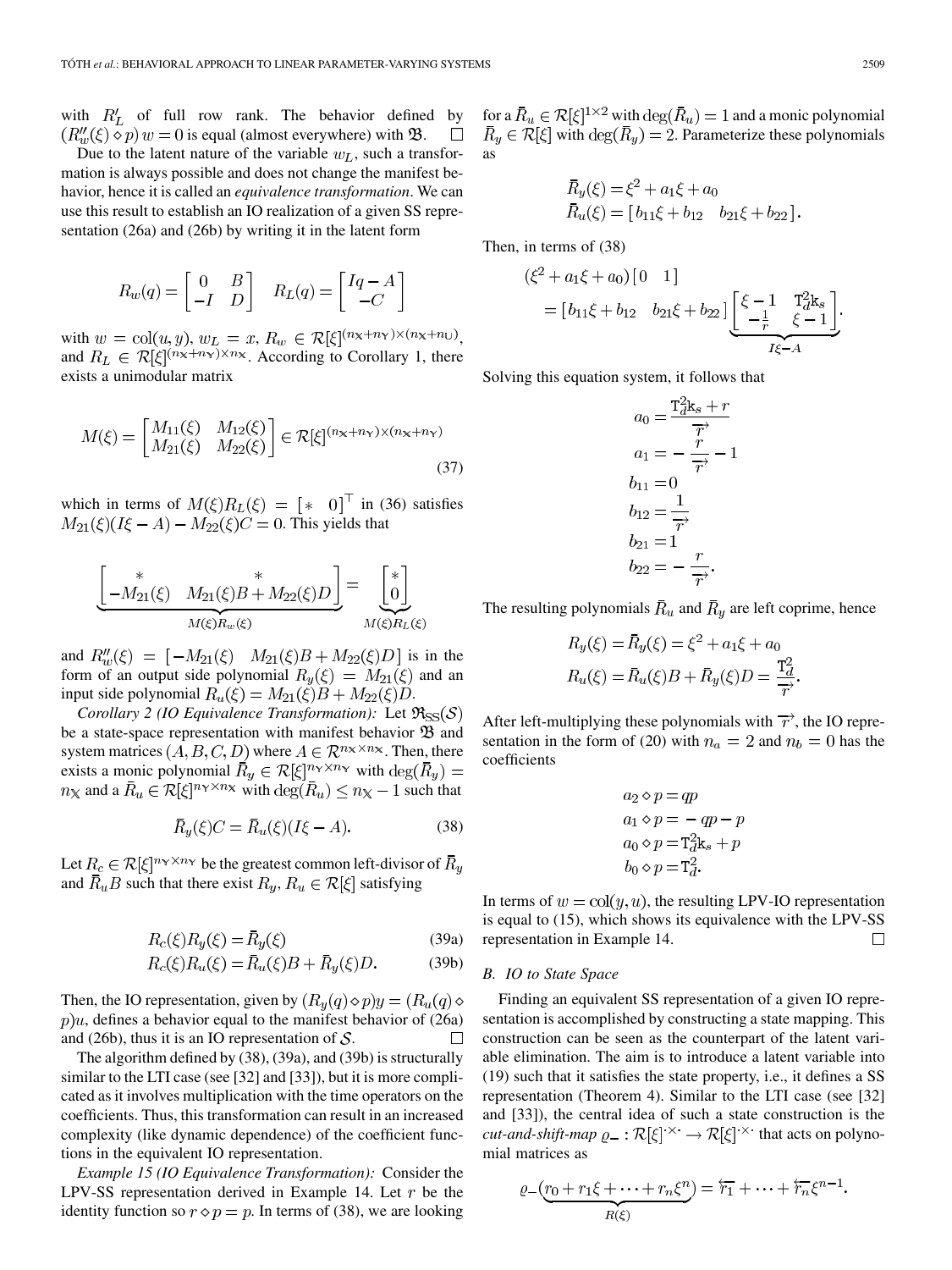This operator can be seen as an intuitive way to introduce state variables for a kernel representation associated with R, as  $w_L =$  $\rho_{-}(R(q) \diamond p)w$  implies that  $(R(q) \diamond p)w = (r_0 \diamond p)w + qw_L$ . Repeated use of  $\rho_-$  and stacking the resulting polynomial matrices gives

$$
\underbrace{\begin{bmatrix} \varrho_{-}(R) \\ \varrho_{-}^{2}(R) \\ \vdots \\ \varrho_{-}^{n-2}(R) \\ \varrho_{-}^{n-1}(R) \end{bmatrix}}_{\Sigma_{-}(R)}(\xi) = \begin{bmatrix} r_{1}^{[1]} + \cdots + r_{n-1}^{[1]} \xi^{n-2} + r_{n}^{[1]} \xi^{n-1} \\ r_{2}^{[2]} + \cdots + r_{n-1}^{[2]} \xi^{n-3} + r_{n}^{[2]} \xi^{n-2} \\ \vdots \\ r_{n-1}^{[n-1]} + r_{n}^{[n-1]} \xi \\ r_{n}^{[n]} \end{bmatrix}.
$$

where  $r_i^{[j]}$  denotes the backward shift operation  $\overleftarrow{\phantom{a}}$  applied on  $r_i$  for j times. In case  $R \in \mathcal{R}[\xi]^{n_r \times n_W}$  with  $n_r = 1$ , the rows of  $\Sigma$  are independent, thus it can be shown that  $X = \Sigma_{-}(R)$ defines a minimal state map in the form of

$$
x = (X(q) \diamond p)w.
$$
 (40)

In other cases (MIMO case), independent rows of  $\Sigma_{-}(R)$  are selected to define a minimal  $X$ , but this selection is generally not unique. Later it is shown that a given state map implies a unique SS representation. Before that, we characterize all possible minimal state maps that lead to an equivalent SS representation.

Denote the left-side multiplication of  $R(\xi)$  by  $\xi$  as  $\varrho_+$  and introduce module $_{\mathcal{R}[\xi]}(R)$  as the left module in spanned by the rows of  $R \in \mathcal{R}[\xi]^{n_r \times n_W}$ , i.e.,

module<sub>$$
\mathcal{R}[\xi]
$$</sub> $(R) = \text{span}_{\mathcal{R}}^{\text{row}} \left( \begin{bmatrix} R^{\top} & \varrho_{+}(R)^{\top} & \dots \end{bmatrix}^{\top} \right).$ 

This module represents the set of equivalence classes on span<sup>row</sup> $(\Sigma_{-}(R))$ . Let  $X \in \mathcal{R}[\xi] \times \infty$  be a polynomial matrix with independent rows (full row-rank) and such that

$$
\text{span}_{\mathcal{R}}^{\text{row}}(X) \oplus \text{module}_{\mathcal{R}[\xi]}(R)
$$
  
= span\_{\mathcal{R}}^{\text{row}}(\Sigma\_{-}(R)) + \text{module}\_{\mathcal{R}[\xi]}(R) (41)

where  $\oplus$  denotes direct sum. Then, similar to the LTI case (see [32] and [33]), it is possible to show that X is a minimal state map of the LPV system  $S$ , and it defines a state variable by (40) [20]. This way, it is possible to obtain all minimal, equivalent SS realizations of  $S$  which have a kernel representation associated with  $R$ .

The next step is to characterize these SS representations w.r.t. an IO partition. For a given kernel representation associated with the polynomial  $R \in \mathcal{R}[\xi]^{n_r \times n_W}$ , a valid input–output partition  $(u, y)$  of the representation is characterized by choosing a selector matrix  $S_u \in \mathbb{R}^{\times n_w}$  giving  $u = S_u w$  and a complementary matrix  $S_y \in \mathbb{R}^{\cdot \times n_W}$  giving  $y = S_y w$ .

Assume that a full row rank  $X \in \mathcal{R}[\xi] \times \mathcal{W}$  is given, which satisfies (41). Then, X and  $S_u$  jointly lead to

$$
\mathrm{span}_{\mathcal{R}}^{\mathrm{row}}(\varrho_+(X))\subseteq \mathrm{span}_{\mathcal{R}}^{\mathrm{row}}(X)\oplus \mathrm{span}_{\mathcal{R}}^{\mathrm{row}}(S_u)\oplus \mathrm{module}_{\mathcal{R}[\xi]}(R). \quad (42)
$$

On the other hand,  $S_{y}$  gives

$$
\operatorname{span}^{\text{row}}_{\mathcal{R}}(S_y)
$$
  

$$
\subseteq \operatorname{span}^{\text{row}}_{\mathcal{R}}(X) \oplus \operatorname{span}^{\text{row}}_{\mathcal{R}}(S_u) \oplus \operatorname{module}_{\mathcal{R}[\xi]}(R). \quad (43)
$$

These inclusions imply that there exist unique matrix functions  $\{A, B, C, D\}$  in  $\mathcal{R}^{\times}$  and polynomial matrix functions  $X_u$ ,  $X_u \in \mathcal{R}[\xi]^{*\times}$  with appropriate dimensions such that

$$
\xi X(\xi) = AX(\xi) + BS_u + X_u(\xi)R(\xi) \tag{44a}
$$

$$
S_y = CX(\xi) + DS_u + X_y(\xi)R(\xi). \tag{44b}
$$

Then, the resulting matrix function  $\{A, B, C, D\}$  defines a minimal state representation of the LPV system  $S$ . This algorithm provides an SS realization of both LPV-IO and LPV-KR representations. Specific choices of  $X$  leads to specific canonical forms. Note that a similar algorithm can be deduced for a realization in an image type of representation, i.e., latent variable representation (31), where  $R_w(q) = I$ .

*Example 16 (SS Equivalence Transformation):* Consider the LPV-IO representation derived in Example 15:

$$
R_y(\xi) = \xi^2 - \left(1 + \frac{r}{\overline{r}'}\right)\xi + \frac{T_d^2 \mathbf{k}_s + r}{\overline{r}'} \quad R_u(\xi) = \frac{T_d^2}{\overline{r}'}.
$$

Denote  $R(\xi) = [R_u(\xi) - R_u(\xi)]$ , and generate the state map

$$
X(\xi) = \Sigma_{-}(R(\xi)) = \begin{bmatrix} \xi - \left(1 + \frac{\xi r}{r}\right) & 0\\ 1 & 0 \end{bmatrix}.
$$

Now with  $S_y = \begin{bmatrix} 1 & 0 \end{bmatrix}$  and  $S_u = \begin{bmatrix} 0 & 1 \end{bmatrix}$ , equations (44a) and (44b) read as

$$
\left[\xi^{2} - \left(1 + \frac{r}{\overline{r}'}\right)\xi \quad 0\right] = \underbrace{\left[\alpha_{11} \quad \alpha_{12}\right]}_{\xi X(\xi)} \cdot \underbrace{\left[\xi - \left(1 + \frac{\overline{r}}{r}\right) \quad 0\right]}_{\Delta} + \underbrace{\left[\frac{0}{0} \quad \beta_{1}\right]}_{\Delta X(\xi)} + \underbrace{\left[\frac{0}{0} \quad \beta_{1}\right]}_{\Delta X(\xi)} + \left[\frac{X_{u1}(\xi)}{X_{u2}(\xi)}\right] R(\xi),
$$
\n
$$
\underbrace{\left[1 \quad 0\right]}_{S_{y}} = \underbrace{\left[c_{1} \quad c_{2}\right]}_{C} \cdot \underbrace{\left[\xi - \left(1 + \frac{\overline{r}}{r}\right) \quad 0\right]}_{X(\xi)} + \underbrace{\left[0 \quad d_{1}\right]}_{X(\xi)} + X_{y}(\xi) R(\xi).
$$

By solving these equations, it follows that

$$
\alpha_{11} = 0
$$
  
\n
$$
\alpha_{12} = -\frac{T_d^2 k_s + r}{\overline{r}}
$$
  
\n
$$
\alpha_{21} = 1
$$
  
\n
$$
\alpha_{22} = 1 + \frac{r}{r}
$$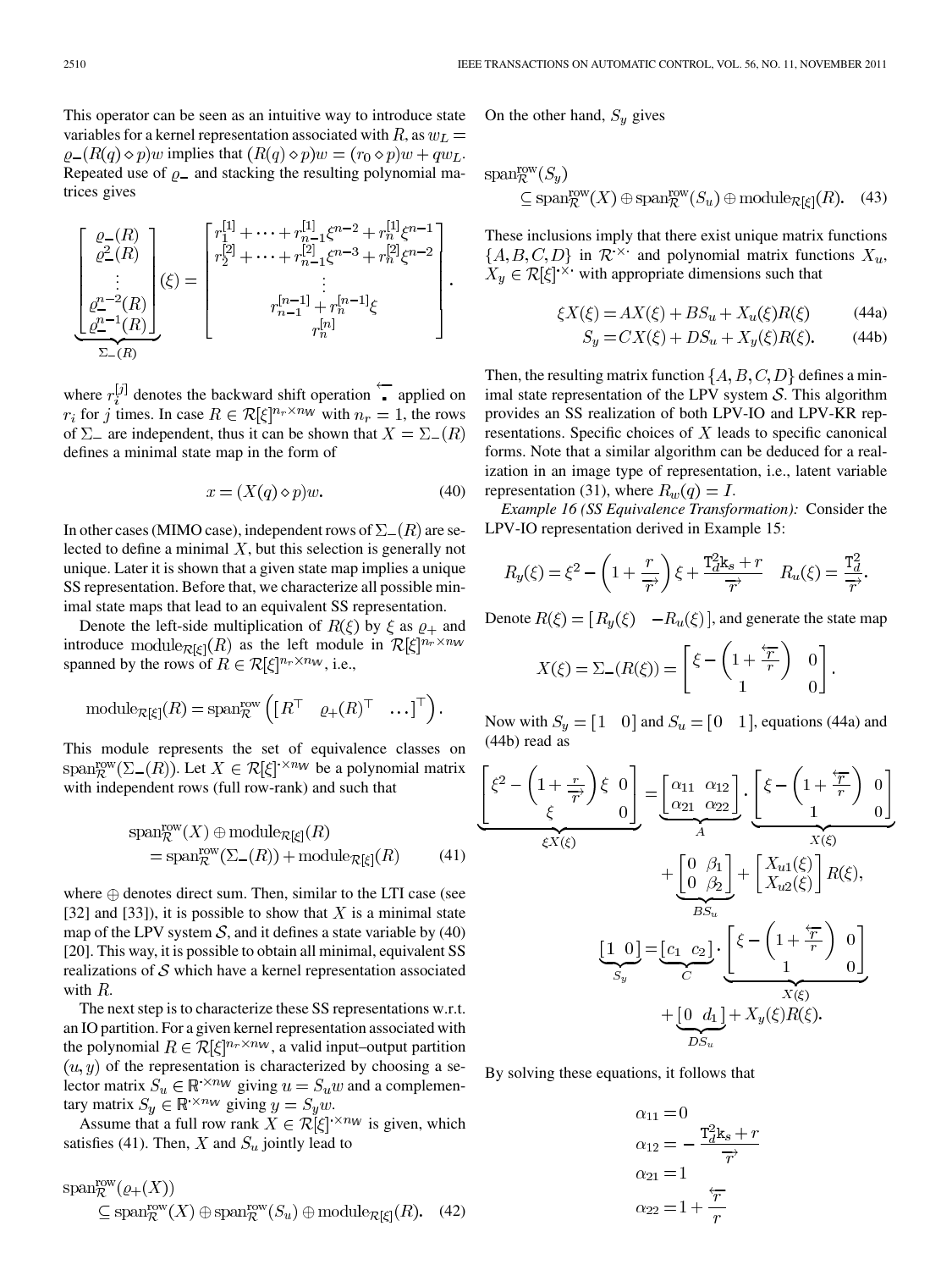$$
\beta_1 = \frac{T_d^2}{\overline{r}},
$$
  
\n
$$
\beta_2 = 0
$$
  
\n
$$
c_1 = 0
$$
  
\n
$$
c_2 = 1
$$
  
\n
$$
d_1 = 0
$$
  
\n
$$
X_{u1}(\xi) = 1
$$
  
\n
$$
X_{u2}(\xi) = 0
$$
  
\n
$$
X_{u}(\xi) = 0.
$$

Then, the obtained LPV-SS representation is

$$
\Re_{\text{SS}}(\mathcal{S}) = \left[ \begin{array}{ccc|c} 0 & -\frac{\tau_{d}^{2}k_{s}+p}{qp} & \frac{\tau_{d}^{2}}{qp} \\ 1 & 1+\frac{q^{-1}p}{p} & 0 \\ \hline 0 & 1 & 0 \end{array} \right]
$$

which through

$$
T \diamond p = \begin{bmatrix} p & q^{-1}p \\ 0 & 1 \end{bmatrix}
$$

is in equivalence relation with the LPV-SS representation of Example 14. The latter proves that the IO representation given by  $R_u$  and  $R_u$  has the same manifest behavior as  $\Re_{SS}(S)$ .  $\Box$ 

#### VII. CONCLUSION

In this paper, we have extended the behavioral approach to LPV systems in order to lay the foundations of an LPV system theory that provides a clear understanding of this system class and the relations of its representations. We have defined LPV systems as the collection of signal and scheduling trajectories, and it has been shown that representations of these systems need dynamic dependence on the scheduling variable. By the use of such system descriptions, it has been proven that equivalence relations and transformations between these descriptions can be developed, giving a common ground where model structures of LPV system identification and concepts of LPV control can be compared, analyzed, and further developed.

#### **APPENDIX**

# *A. Proof of the Injective Cogenerator Property*

The concept of the proof is based on [29]. Let  $\mathbb{R}_{\infty} = \mathbb{R} \cup$  $\{-\infty,\infty\}$  and denote by  $\mathcal{Q}_n$  all maps w from  $\mathbb{Z}\times\mathbb{R}^n$  to  $\mathbb{R}_{\infty}$ which are essentially bounded w.r.t.  $\mathbb{R}^n$ , i.e.,  $\|w(k, x)\| < \infty$ with  $(k, x) \in \mathbb{Z} \times \mathbb{R}^n$  except for  $x \in \mathbb{S}(w) \subset \mathbb{R}^n$  where the set  $\mathcal{S}(w)$  has measure 0. The set  $\mathcal{Q}_n$  is a real vector space for each  $n \in \mathbb{N}$ . Denote  $\overline{Q}_n \subset Q_n$  all  $w \in Q_n$  for which there exist a  $k \in \mathbb{Z}$  and  $x_1, \ldots, x_n \in \mathbb{R}$  such that  $w(k, x_1, \ldots, x_n) \neq$  $w(k, x_1, \ldots, x_{n-1}, 0)$ . Denote  $\mathcal{Q} = \bigcup_{n \in \mathbb{N}} \overline{\mathcal{Q}}_n$ .  $\overline{\mathcal{Q}}$  is an (additive) Abelian group.

Consider a  $R \in \mathcal{R}[\xi]^{n_r \times n_W}$  with  $\mathbb{P} = \mathbb{R}^{n_{\mathbb{P}}}$ . For a w  $\in \mathcal{Q}$ ,  $R \otimes w = 0$  means that any  $(w, p) \in (\mathbb{R}_{\infty}^{n_{W}} \times \mathbb{R}^{n_{P}})^{\mathbb{Z}}$  satisfying

$$
w(k) = w(k, [p(k) \quad p(k+1) \quad p(k-1) \quad \dots]) \tag{45}
$$

for all  $k \in \mathbb{Z}$ , also satisfies  $(R(q) \diamond p)(k)w(k) = 0$ for all  $k \in \mathbb{Z} \setminus \mathbb{J}(w, p)$ , where  $\mathbb{J}(w, p) = \{k \in \mathbb{Z} \mid \mathbb{J}(w, p) = 0\}$  $[p(k) \quad p(k+1) \quad p(k-1) \quad \ldots] \in S(w)$ . As  $S(w)$  has zero measure, this means that there exists also a (bounded solution)  $(w, p) \in (\mathbb{R}^{n_w} \times \mathbb{R}^{n_p})^{\mathbb{Z}}$  satisfying (45) such that  $(R(q) \diamond p)(k)w(k) = 0$  holds for all  $k \in \mathbb{Z}$ . The set  $\mathfrak{B}_*$  given as  $\mathfrak{B}_* = \{ w \in \mathcal{Q}^{nw} \mid R \otimes w = 0 \}$ , is called the complete solution space of the linear system of PV difference equations (KR-representation)  $(R(q) \diamond p)w = 0$ . Note that the behavior  $\mathfrak B$  of R defined by (18), contains the set of trajectories  $(w, p)$ that satisfy  $w \in \mathfrak{B}_*$  and are bounded, while  $\mathfrak{B}_*$  describes the relationship of the trajectories containing the descriptions of possible solutions that are excluded from  $\mathfrak B$  due to the singularity of the coefficients in  $R$ .

Let  $M_1 \in \mathcal{R}[\xi]^{n_r \times n_r}$  and  $M_2 \in \mathcal{R}[\xi]^{n_W \times n_W}$  be unimodular matrices such that (17) is the Jacobson form of R with  $Q =$  $\text{diag}(r_1, \ldots, r_n) \in \mathcal{R}[\xi]^{n \times n}$ . It can be shown (see [27]), that  $(R(q) \diamond p)w = 0$  has the same solutions as

$$
(M_1(q)R(q)\diamond p)w = (Q(q)M_2^{\dagger}(q)\diamond p) w = 0 \qquad (46)
$$

so there is an isomorphism of solution spaces

$$
\mathfrak{B}_* \cong \tilde{\mathfrak{B}}_* := \{ \tilde{\mathsf{w}} \in \mathcal{Q}^{n_{\mathsf{W}}} \mid [Q \quad 0] \circledast \tilde{\mathsf{w}} = 0 \}, \quad \text{(47a)}
$$
\n
$$
\mathsf{w} \to \tilde{\mathsf{w}} := M_2^{\dagger}(q) \mathsf{w} \tag{47b}
$$

where  $r_i \otimes \tilde{w}_i = 0$  for  $i \in \{1, ..., n\}$ . Introduce  $\mathcal{M}_R =$ module $\mathcal{R}[\xi](R)$  as the left module in  $\mathcal{R}[\xi]^{n_r \times n_W}$  generated by the rows of  $R \in \mathcal{R}[\xi]^{n_r \times n_W}$ . Then

$$
\mathfrak{B}_* \cong \hom_{\mathcal{R}[\xi]}(\mathcal{M}_R, \mathcal{Q}^{n_W})
$$
\n(48)

which corresponds to the so-called Malgrange isomorphism. Explicitly, (48) assigns to each  $w \in \mathfrak{B}_*$  the linear map  $\phi_w$ :  $\mathcal{M}_R \to \mathcal{Q}$  defined by  $\phi_w([r]) := r(q)$  where  $[r]$  denotes the residue class of  $r \in \mathcal{R}[\xi]^{1 \times n_W}$  in  $\mathcal{M}_R$ , and the well definedness of  $\phi_w$  follows from

$$
[r_1]=[r_2]\rightarrow r_1-r_2\in \operatorname{span}^{\operatorname{row}}_{\mathcal{R}}(R)\rightarrow r_1(q)\mathsf{w}=r_2(q)\mathsf{w}
$$

for all  $w \in \mathfrak{B}_*$  which also implies that  $\mathcal{Q}^{nw}$  $\hom_{\mathcal{R}[\xi]}(\mathcal{R}[\xi]^{1\times n_W}, \mathcal{Q}^{n_W})$ . Conversely, for a linear map  $\phi : \mathcal{M}_R \to \mathcal{Q}$  one defines  $w_i := \phi([e_i])$ , where  $e_i$  is the *i*-th natural basis vector of  $\mathcal{R}[\xi]^{1 \times n_w}$ . Then, we have

$$
\phi([r]) = \phi\left(\left[\sum_{i=1}^{n_W} r_i e_i\right]\right) = \sum_{i=1}^{n_W} r_i(q)\phi([e_i])
$$

$$
= \sum_{i=1}^{n_W} r_i(q)w_i = r(q)w.
$$

Due to (45), the above equation implies an isomorphism of left modules

$$
\text{module}_{\mathcal{R}[\xi]}(R) \cong \text{module}_{\mathcal{R}[\xi]}([Q \quad 0]) \tag{49a}
$$

$$
[r] \to [rM_2]. \tag{49b}
$$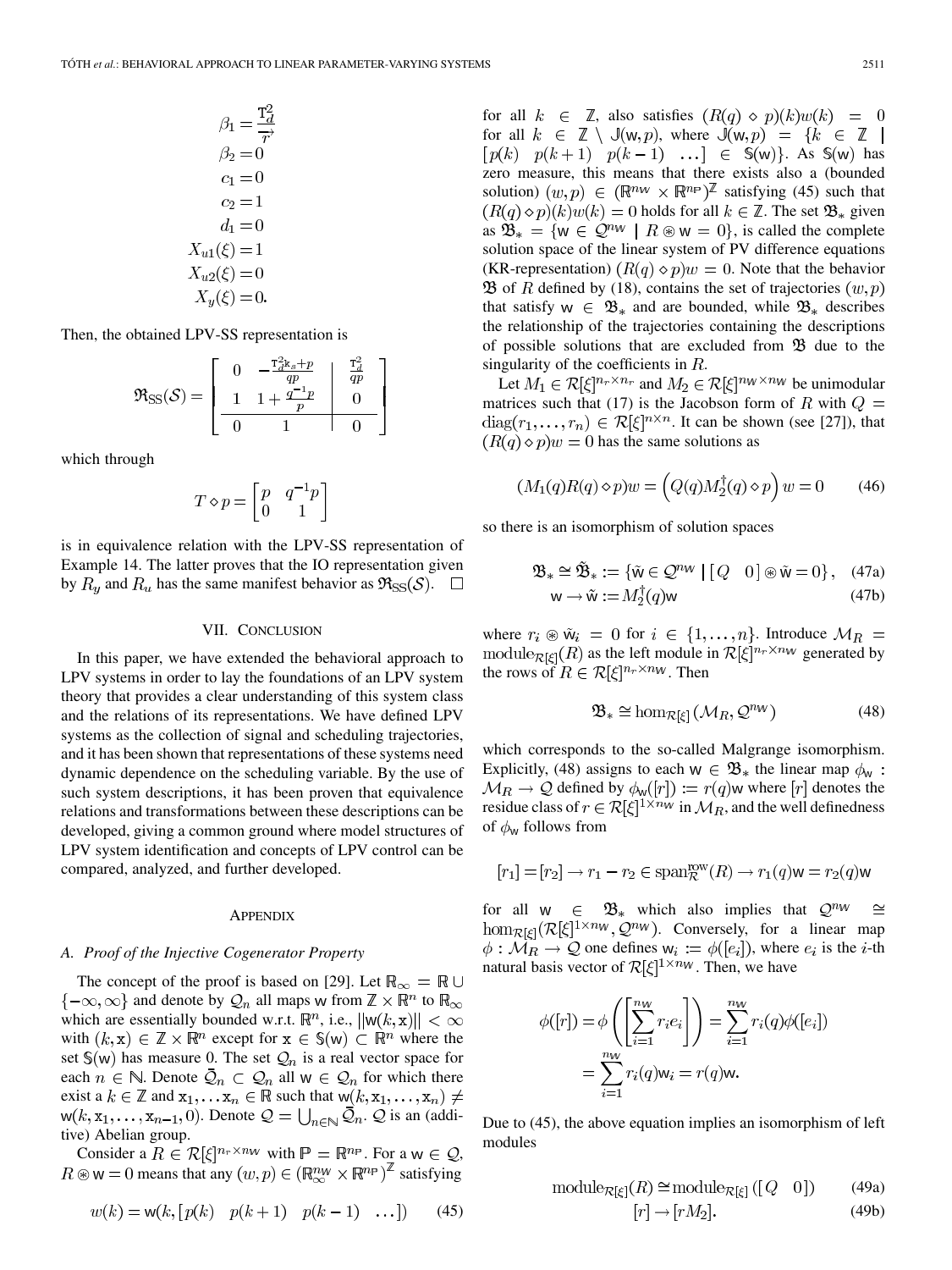Let  $\mathcal{M}_1$ ,  $\mathcal{M}_2$ ,  $\mathcal{M}_3$  be left modules in  $\mathcal{R}[\xi]^{n_r \times n_W}$  and let  $\phi_{12}: \mathcal{M}_1 \to \mathcal{M}_2$  and  $\phi_{23}: \mathcal{M}_2 \to \mathcal{M}_3$  be linear maps, i.e., left module homomorphisms. Then

$$
\mathcal{M}_1 \stackrel{\phi_{12}}{\rightarrow} \mathcal{M}_2 \stackrel{\phi_{23}}{\rightarrow} \mathcal{M}_3 \tag{50}
$$

is exact if  $\text{im}(\phi_{12}) = \text{ker}(\phi_{23})$ . The same notion can be used if  $\mathcal{M}_1$ ,  $\mathcal{M}_2$ ,  $\mathcal{M}_3$  are Abelian groups and  $\phi_{12}$ ,  $\phi_{23}$  are group homomorphisms. Then,  $Q$  is called an injective cogenerator if the sequence

$$
\mathcal{M}_1 \to \mathcal{M}_2 \to \mathcal{M}_3 \tag{51}
$$

is exact iff the sequence

$$
\operatorname{hom}_{\mathcal{R}[\xi]}(\mathcal{M}_1, \mathcal{Q}^{n_w}) \leftarrow \operatorname{hom}_{\mathcal{R}[\xi]}(\mathcal{M}_2, \mathcal{Q}^{n_w}) \leftarrow \operatorname{hom}_{\mathcal{R}[\xi]}(\mathcal{M}_3, \mathcal{Q}^{n_w})
$$

of Abelian groups is exact.

For injectivity, one needs to prove according to [28, Corollary 3.17]: For every  $0 \neq R \in \mathcal{R}[\xi]$  and every  $u_{\mathbf{u}} \in \mathcal{Q}$ , there exists a  $w_{\mathbf{y}} \in \mathcal{Q}$  such that  $R \circledast w_{\mathbf{y}} = w_{\mathbf{u}}$ . Let  $R(\xi) = \sum_{i=0}^{n_{\xi}} r_i \xi^i$  be given with  $r_{n_{\xi}} \neq 0$ . If  $n_{\xi} = 0$ , there is nothing to prove. Since  $\mathcal R$  is a field, assume that  $r_{n_{\mathcal E}} = 1$ . Then,  $R \otimes w_y = w_u$  can be rewritten as a first-order system

$$
(r_{\mathbf{x},1}q + r_{\mathbf{x},0}) \circledast \mathbf{w}_{\mathbf{x}} = r_{\mathbf{u}} \circledast \mathbf{w}_{\mathbf{u}} \tag{52}
$$

where  $w_x = [w_y \dots q^{-(n_{\xi}-1)} w_y]^{\top}, r_{x,1} = I$ ,  $\mathbf{u} = \begin{bmatrix} 0 & \dots & 0 & 1 \end{bmatrix}^\top \in \mathbb{R}^{n_{\xi}}$  and

$$
r_{\mathbf{x},0} = \begin{bmatrix} 0 & -I \\ r_0 & r_* \end{bmatrix} \in \mathcal{R}^{n_{\xi} \times n_{\xi}}
$$
(53)

with  $r_* = [r_1 \dots r_n]$ . Let  $\mathcal{S}(R)$  denote the set of singularities of the meromorphic coefficients  $r_i$  in R. Note that  $\mathcal{S}(R)$ has measure 0. Let  $\mathcal{S}(w_{y}) := \mathcal{S}(w_{u}) \cup \mathcal{S}(R)$  which has still zero measure. Hence,  $\mathbb{R} \setminus \mathbb{S}(w_y)$  is a countable union of open intervals  $I_i \in \mathbb{R}^1$  and on each  $I_i$  it holds that  $R_0$  and  $w_u$  are bounded. Therefore, there exists a bounded solution  $w_x : (\mathbb{Z} \times I_i) \to \mathbb{R}^{n_{\xi}}$ to (52) on each  $I_i$ . By concatenating them, one gets a solution  $\mathbf{y}_\mathbf{x} \in \mathcal{Q}^{n_{\xi}}$  and thus  $\mathbf{w}_\mathbf{y} \in \mathcal{Q}$ .

For the cogenerator property, it has to be shown that if for some  $R \in \mathcal{R}[\xi], R \otimes w_y = 0$  has only the zero solution, then this implies that  $R \in \mathcal{R}$  and  $R \neq 0$ . Assume the contrary and let  $\deg(R) = n_{\xi} \ge 1$ . Then, one can rewrite  $R \circledast w_y = 0$  as  $L_x = -r_{x,0} \otimes w_x$  like in the previous part. Let  $\mathcal{S}(w_y) = \mathcal{S}(R)$ , then on each of the intervals  $I_i$ , the solution set of this homogenous equation is an  $n_{\xi}$ -dimensional subspace of  $(\mathbb{R}^{n_{\xi}})^{\mathbb{R} \times I_i}$ , in particular there exist nonzero solutions. By concatenating them, we get a nonzero solution  $w_x \in \mathcal{Q}^n$ . If  $w_y = w_{x,\underline{1}}$  was identically zero, then  $w_x = [w_y \dots q^{-(n_{\xi}-1)} w_y]$  would be identically zero which leads to a contradiction.

# *B. Proof of Theorem 2*

Consider  $\mathfrak{R}_{K}(S)$  with  $R \in \mathcal{R}[\xi]^{n_r \times n_W}, \mathbb{P} = \mathbb{R}^{n_{\text{P}}}$ , and behavior  $\mathfrak B$  in terms of (18). Without loss of generality, let  $R \neq 0$  as the behavior  $\mathfrak{B} = (\mathbb{R}^{n_W} \times \mathbb{R}^{n_P})^{\mathbb{Z}}$  can be represented by the empty matrix which is full rank by convention. Let

 $M_1 \in \mathcal{R}[\xi]^{n_r \times n_r}$  and  $M_2 \in \mathcal{R}[\xi]^{n_W \times n_W}$  be unimodular matrices such that (17) is the Jacobson form of  $R$  in terms of Theorem 1 with  $Q = diag(r_1, \ldots, r_n) \in \mathcal{R}[\xi]^{n \times n}$ . Partition  $M_2^{\dagger} =$  $[W_1 \ W_2]$ <sup> $\perp$ </sup> according to the partition of the Jacobson form. Since  $M_1$  is unimodular, the solution space of  $(R(q) \diamond p)w = 0$ is equal to the solution space of  $(M_1(q)R(q)\diamond p)w = 0$  (see the previous proof). Thus,  $R'(\xi) := Q(\xi)W_1(\xi)$  also represents  $\mathfrak{B}$ in an almost everywhere sense, i.e., for all trajectories of  $p \in \mathfrak{B}_{\bar{p}}$ for which the coefficients of R' are bounded, and rank $(R') = n$ .

#### *C. Proof of Theorem 3*

Based on the proof of the injective cogenerator property (Appendix-A), consider

$$
\mathfrak{B}_{*} = \{ \mathbf{w} \in \mathcal{Q}^{n_{\mathbf{W}}} \mid \exists \mathbf{w}_{L} \in \mathcal{Q}^{n_{L}} : R_{w} \circledast \mathbf{w} = R_{L} \circledast \mathbf{w}_{L} \}
$$
\n(54)

where  $R_w \in \mathcal{R}[\xi]^{n_r \times n_W}$  and  $R_L \in \mathcal{R}[\xi]^{n_r \times n_L}$  defines an LPV latent variable representation in the form of (21) with  $\mathbb{P} = \mathbb{R}^{n_{\mathbb{P}}}$ . Then, showing that  $\mathfrak{B}_*$  has a kernel representation is equivalent with showing that the manifest behavior of (21) has a kernel representation in an almost everywhere sense. Define the left kernel of  $R_L$  as

$$
\ker_{\mathcal{R}[\xi]}(R_L) = \{ r \in \mathcal{R}[\xi]^{1 \times n_r} \mid r(\xi)R_L(\xi) = 0 \}
$$
 (55)

which is a left submodule of  $\mathcal{R}[\xi]^{1 \times n_r}$ . Thus, it is finitely generated, i.e., there exists a  $Q \in \mathcal{R}[\xi]^{n \times n_r}$  such that  $\text{img}_{\mathcal{R}[\xi]}(Q) =$  $\{r(\xi)Q(\xi) \mid r \in \mathbb{R}[\xi]^{1 \times n_r}\}\$  is equal to  $\ker_{\mathcal{R}[\xi]}(R_L)$ . Then, we have an exact sequence

$$
\mathcal{R}[\xi]^{1 \times n} \stackrel{Q}{\to} \mathcal{R}[\xi]^{1 \times n_r} \stackrel{R_L}{\to} \mathcal{R}[\xi]^{1 \times n_L} \tag{56}
$$

and therefore the sequence  $Q^n \stackrel{Q(q)}{\leftarrow} Q^{n_r} \stackrel{R_L(q)}{\leftarrow} Q^{n_L}$  is also exact. This signifies that  $R_w(q)w \in \text{img}_Q(R_L)$ :  $=$  { $R_L(q)$ w<sub>L</sub> | w<sub>L</sub>  $\in$   $\mathcal{Q}^{n_L}$ } iff  $R_w(q)$ w  $\in$  ker<sub>Q</sub>(Q), i.e.,  $\mathfrak{B}_* = \{ \mathbf{w} \in \mathcal{Q}^{n_{\mathbf{W}}} \mid QR_w \circledast \mathbf{w} = 0 \}.$ 

#### *D. Proof of Theorem 4*

The concept of the proof is based on [32]. To simplify the discussion, we prove only the so-called *Markovian case* as the state case follows trivially from this concept due to the linearity and time-invariance of LPV systems. We call the discrete-time LPV system  $\mathcal{S} = (\mathbb{Z}, \mathbb{P}, \mathbb{W}, \mathfrak{B})$  Markovian, if for all  $p \in \mathfrak{B}_{\mathbb{P}}$ 

$$
(w_1, w_2 \in \mathfrak{B}_p) \wedge (w_1(0) = w_2(0)) \rightarrow (w_1 \wedge w_2) \in \mathfrak{B}_p.
$$

In the following, we prove that  $\mathcal S$  is Markovian, iff there exist matrices  $r_0, r_1 \in \mathbb{R}^{n_r \times n_W}$  such that  $\mathfrak{B}$  has the kernel representation:  $r_0w + r_1 \xi w = 0$ . where  $\xi = q$ . The "if" part is trivial. To show the "only if" case, assume that a KR representation of S is given with  $R \in \mathcal{R}[\xi]^{n_r \times n_W}$  for which the solutions of (14) satisfy the above given connectability condition. Without loss of generality it can be assumed that  $R$  is full row rank. Also, there exists a unimodular  $M \in \mathcal{R}[\xi]^{N}$  such that  $R'(\xi) = M(\xi)R(\xi)$  is in a row reduced form, meaning that the matrix formed by the coefficient functions of the highest powers in  $\xi$  of the rows  $R'(\xi)$  has full row rank. Due to the fact that M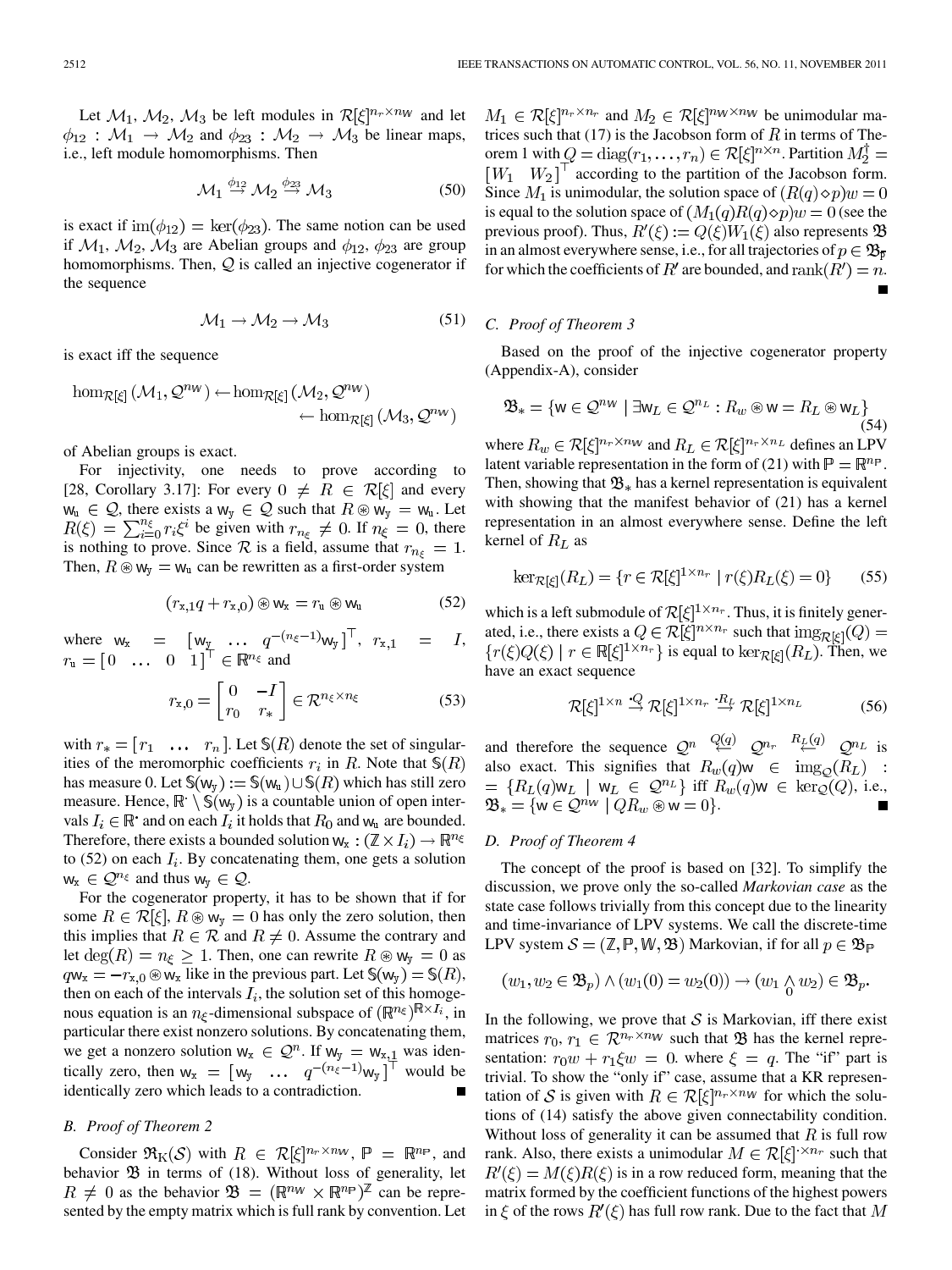is a left-side unimodular transformation, the behaviors of  $R$  and  $R'$  are equivalent.

We show now that  $deg(R') = 1$ . Assume the contrary and write  $R'$  in the IO form

$$
(R_1(q)\diamond p)w_1 = (R_2(q)\diamond p)w_2 \tag{57}
$$

where  $col(w_1, w_2) = w$  corresponds to an IO partition and  $deg(R_1) \geq deg(R_2)$ . The assumption that  $deg(R') > 1$  implies that  $deg(R_1) > 1$ . Similarly, the assumption of  $(R'(q) \diamond p)w =$ 0 is Markovian implies that  $(R_1(q) \diamond p)w_1 = 0$  is Markovian.

Now, let  $w'_1$ ,  $w''_1$  be the solutions of  $(R_1(q) \diamond p)w_1 = 0$ for a  $p \in \mathfrak{B}_{\mathbb{P}}$  with  $w'_1(0) = w''_1(0)$ . Since  $(w_1, w_2)$  is an IO partition of S, thus  $col(w'_1, 0)$  and  $col(w''_1, 0)$  are also solutions of  $(R'(q) \diamond p)w = 0$  and in order to obtain contradiction it suffices to prove contradiction for autonomous systems. Let  $n_{\xi} = \deg(R_1)$  and by assumption  $n_{\xi} > 1$ . Introduce auxiliary variables  $\breve{w}_{ij}$  defined as

$$
\check{w}_{ij} := q^i w_j, \qquad (i,j) \in \mathbb{I}_0^{n_{\xi}} \times \mathbb{I}_1^{n_W} \tag{58}
$$

where  $w = [w_1 \dots w_{nw}]^T$ . Collect these variables in a column vector

$$
\check{w} = \begin{bmatrix} \check{w}_{01} & \check{w}_{02} & \dots & \check{w}_{0n_W} & \check{w}_{11} & \dots & \check{w}_{n_\xi n_W} \end{bmatrix}^\top. (59)
$$

Now consider the system with latent variable  $\check{w}$  as

$$
q\breve{w} = (r \diamond p)\breve{w} \tag{60a}
$$

$$
w_j = w_{0j}, \qquad \forall j \in \mathbb{I}_1^{n_W} \tag{60b}
$$

where the coefficient  $r \in \mathcal{R}^{(n_{\xi}n_W)\times(n_{\xi}n_W)}$  is determined from the coefficients of  $R_1(\xi)$  and the definition (58). The manifest behavior of (60a) is equivalent with the manifest behavior of  $R_1(\xi)$ , which can be checked by elimination of the latent variables of (60a) and (60b). However, the manifest behavior cannot be Markovian as (60a) and (60b) have exactly one solution  $(w, \psi)$  for each initial condition  $\psi(0)$  and scheduling trajectory  $p \in \mathfrak{B}_{\mathbb{P}}$ . This contradicts Markovianity since two solutions  $(w,\breve w)$  and  $(w',\breve w')$  with  $\breve w_{0j}(0)=\breve w'_{0j}(0), \forall j\in \mathbb I^{n_{\scriptsize W}}_1$ cannot be connected unless also  $\ddot{w}_{ij}(0) = \ddot{w}_{ij}^j(0), \forall (i, j) \in$  $\mathbb{I}_1^{n_{\xi}-1}\times \mathbb{I}_1^{n_{\mathcal{W}}}.$ 

# *E. Proof of Theorem 5*

First consider the left-side transformation. Let  $R$  $\mathcal{R}[\xi]^{n_r \times n_W}$  and  $R' \in \mathcal{R}[\xi]^{n \times n_r}$  and  $\mathbb{P} = \mathbb{R}^{n_{\mathbb{P}}}$ . Based on the proof of the injective cogenerator property, consider  $\mathfrak{B}_*$ and  $\mathfrak{B}'_*$  as the complete behaviors of R and R'. Then, the inclusion  $\mathfrak{B}'_* \subseteq \mathfrak{B}_*$  can be expressed as an exact sequence

$$
0 \to \mathfrak{B}'_* \to \mathfrak{B}_* \tag{61}
$$

which is equivalent to the exact sequence

$$
0 \leftarrow \text{module}_{\mathcal{R}[\xi]}(R') \leftarrow \text{module}_{\mathcal{R}[\xi]}(R). \tag{62}
$$

Equivalently, we have  $\text{span}_{\mathcal{R}}^{\text{row}}(R') \supseteq \text{span}_{\mathcal{R}}^{\text{row}}(R)$  or for some  $Q \in \mathcal{R}[\xi]^{n \times n_r}$ . If  $\mathfrak{B}_* = \mathfrak{B}'_*$ , then  $Q_1(\xi)R(\xi)$  and  $R(\xi) = Q_2(\xi)R'(\xi)$ , which shows that R and  $R'$  has the same rank. If additionally, R and  $R'$  are full rank, then this implies that  $Q_1 = Q_2^{\dagger}$ , ergo  $Q_1$  and  $Q_2$  are unimodular. As the complete behaviors are equal therefore this implies that the behaviors of R and R' for each commonly valid trajectories of  $p$  are equal.

Consider the right-side transformation. Based on the proof of the injective cogenerator property, there is a homomorphism between the the complete behaviors of  $R(\xi)$  and  $R'(\xi) = R(\xi)Q_1(\xi)$  and also between  $R(\xi) = R'(\xi)Q_2(\xi)$ and  $R'(\xi)$ . This implies that if  $Q_1 = Q_2^{\dagger}$ , ergo  $Q_1$  and  $Q_2$ are unimodular, then there exists a isomorphism between the behaviors.

#### **REFERENCES**

- [1] W. Rugh and J. S. Shamma, "Research on gain scheduling," *Automatica*, vol. 36, no. 10, pp. 1401–1425, 2000.
- [2] A. Packard, "Gain scheduling via linear fractional transformations," *Syst. Control Lett.*, vol. 22, no. 2, pp. 79–92, 1994.
- [3] P. Apkarian and P. Gahinet, "A convex characterization of gain-scheduled  $\mathcal{H}_{\infty}$  controllers," *IEEE Trans. Autom. Control*, vol. 40, no. 5, pp. 853–864, May 1995.
- [4] C. W. Scherer, "Mixed  $\mathcal{H}_2/\mathcal{H}_{\infty}$  control for time-varying and linear parametrically-varying systems," *Int. J. Robust Nonlinear Control*, vol. 6, no. 9–10, pp. 929–952, 1996.
- [5] K. Zhou and J. C. Doyle*, Essentials of Robust Control*. Upper Saddle River, NJ: Prentice-Hall, 1998.
- [6] F. Wu, "A generalized LPV system analysis and control synthesis framework," *Int. J. Control*, vol. 74, no. 7, pp. 745–759, 2001.
- [7] B. Lu and F. Wu, "Switching LPV control designs using multiple parameter-dependent Lyapunov functions," *Automatica*, vol. 40, no. 11, pp. 1973–1980, 2004.
- [8] F. Wu and K. Dong, "Gain-scheduling control of LFT systems using parameter-dependent lyapunov functions," *Automatica*, vol. 42, no. 1, pp. 39–50, 2006.
- [9] C. W. Scherer, "Robust controller synthesis is convex for systems without control channel uncertainties," in *Model-Based Control: Bridging Rigorous Theory and Advanced Technology*, P. M. J. Van den Hof, C. W. Scherer, and P. S. C. Heuberger, Eds. New York: Springer, 2009, pp. 13–31.
- [10] B. Bamieh and L. Giarré, "Identification of linear parameter varying models," *Int. J. Robust Nonlinear Control*, vol. 12, pp. 841–853, 2002.
- [11] M. Butcher, A. Karimi, and R. Longchamp, "On the consistency of certain identification methods for linear parameter varying systems," in *Proc. 17th IFAC World Congress*, Seoul, Korea, Jul. 2008, pp. 4018–4023.
- [12] R. Tóth, P. S. C. Heuberger, and P. M. J. Van de Hof, "Asymptotically optimal orthonormal basis functions for LPV system identification," *Automatica*, vol. 45, no. 6, pp. 1359–1370, 2009.
- [13] V. Laurain, M. Gilson, R. Tóth, and H. Garnier, "Refined instrumental variable methods for identification of LPV box-Jenkins models," *Automatica*, vol. 46, no. 6, pp. 959–967, 2010.
- [14] M. G. Wassink, M. van de Wal, C. W. Scherer, and O. Bosgra, "LPV control for a wafer stage: Beyond the theoretical solution," *Control Eng. Practice*, vol. 13, no. 2, pp. 231–245, 2004.
- [15] M. Steinbuch, R. van de Molengraft, and A. van de Voort, "Experimental modeling and LPV control of a motion system," in *Proc. Amer. Control Conf.*, Denver, CO, Jun. 2003, pp. 1374–1379.
- [16] L. Giarré, D. Bauso, P. Falugi, and B. Bamieh, "LPV model identification for gain scheduling control: An application to rotating stall and surge control problem," *Control Eng. Practice*, vol. 14, no. 4, pp. 351–361, 2006.
- [17] R. Tóth, F. Felici, P. S. C. Heuberger, and P. M. J. Van de Hof, "Discrete time LPV I/O and state space representations, differences of behavior and pitfalls of interpolation," in *Proc. Eur. Control Conf.*, Kos, Greece, Jul. 2007, pp. 5418–5425.
- [18] J. W. Lee, "On uniform stabilization of discrete-time linear parametervarying control systems," *IEEE Trans. Autom. Control*, vol. 51, no. 10, pp. 1714–1721, Oct. 2006.
- [19] J. W. Lee and G. E. Dullerud, "Optimal disturbance attenuation for discrete-time switched and Markovian jump linear systems," *SIAM J. Control Optim.*, vol. 45, no. 4, pp. 1329–1358, 2006.